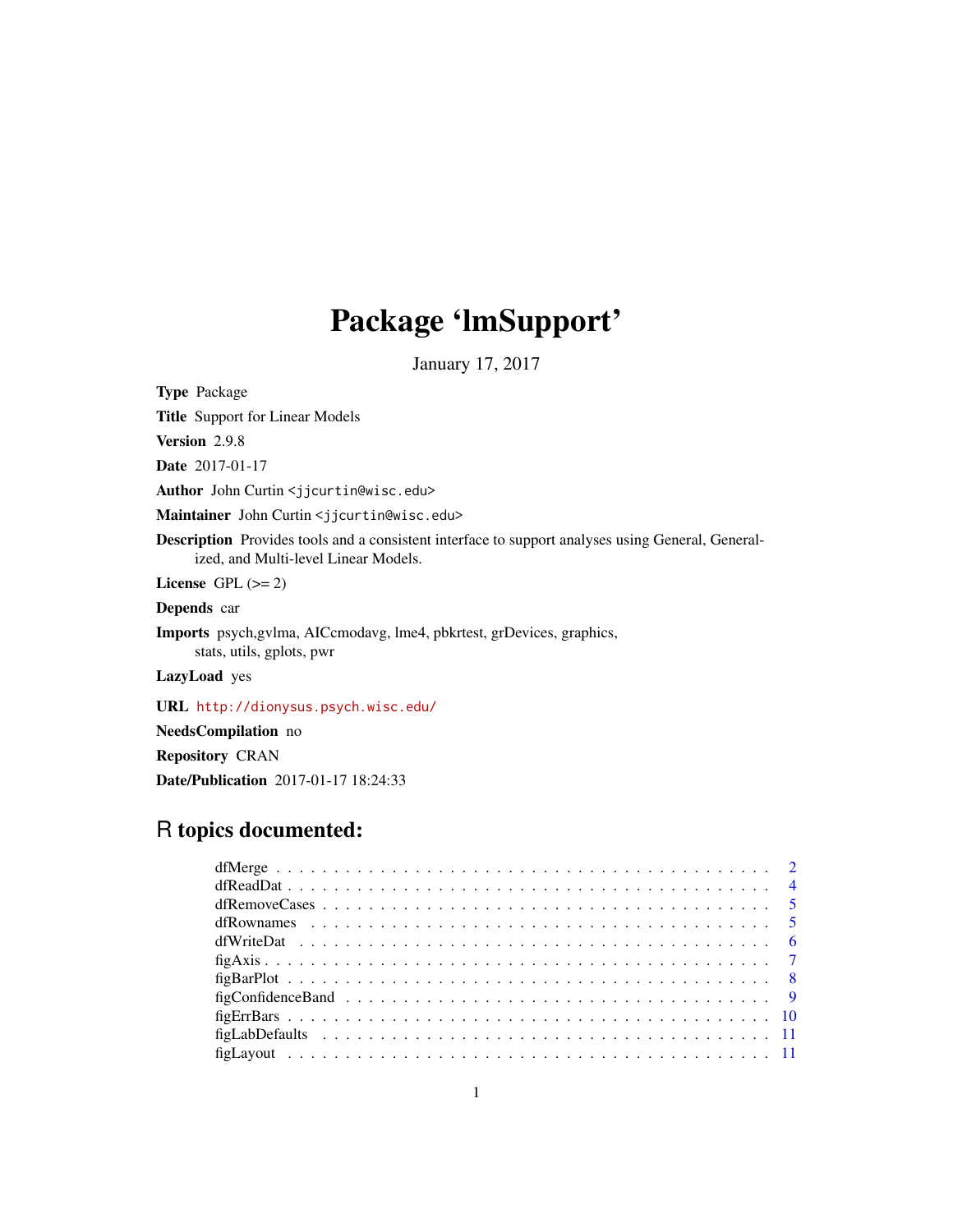<span id="page-1-0"></span>

<span id="page-1-1"></span>

dfMerge *Merges two data frames*

### Description

Merges variables from two data frames (DataX, DataY) by default or merges cases (if AddVars= FALSE). When mergeing variables, by default matches on row names but can use other variable names in DataX (ByX) and DataY (ByY) as needed. Also by default, includes all cases in DataX and DataY but can limit to only matching (AllX=FALSE, AllY=FALSE) or left join (AllY=FALSE) or right join (AllX=FALSE).

When merging cases, will add variables to DataX or DataY as needed and set added variables to NA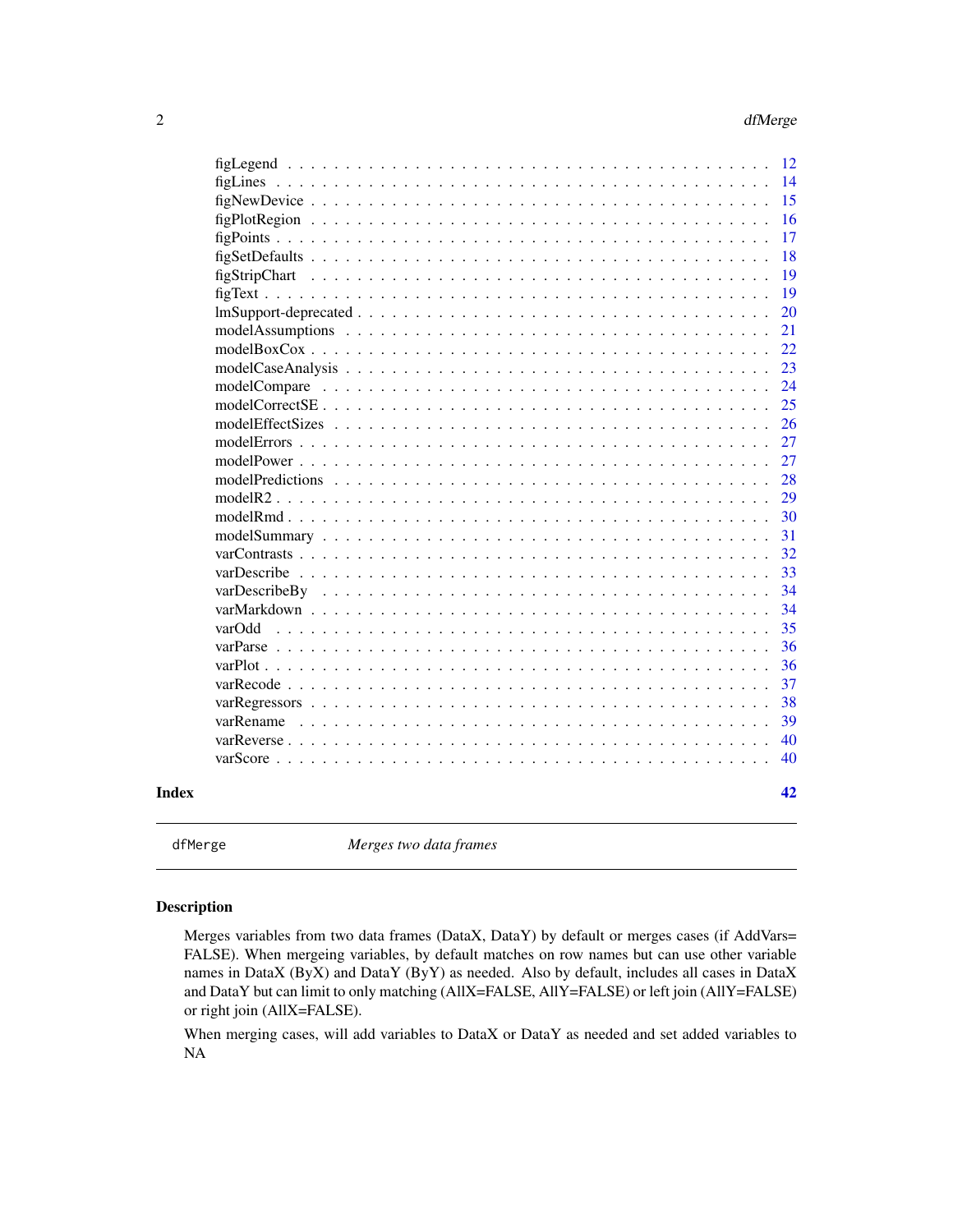#### dfMerge 3

### Usage

dfMerge(DataX, DataY, ByX = 0, ByY = 0, AllX = TRUE, AllY = TRUE, AddVars=TRUE)

### Arguments

| DataX   | first data frame for merge                                                                                                                                                                                                                                                                                                                                                            |
|---------|---------------------------------------------------------------------------------------------------------------------------------------------------------------------------------------------------------------------------------------------------------------------------------------------------------------------------------------------------------------------------------------|
| DataY   | second data frame for merge                                                                                                                                                                                                                                                                                                                                                           |
| ByX     | Name of variable in DataX to match cases on. Column can be specified by name<br>or number. Default is 0 which uses rownames                                                                                                                                                                                                                                                           |
| ByY     | Name of variable in DataY to match cases on. Column can be specified by name<br>or number. Default is 0 which uses rownames                                                                                                                                                                                                                                                           |
| AllX    | logical; if TRUE, then extra rows will be added to the output, one for each row<br>in DataX that has no matching row in DataY These rows will have NAs in those<br>columns that are usually filled with values from dY. The default is TRUE, so<br>that all rows with data from both dX and dY are included in the output. In other<br>words, it is the union of these two dataframes |
| AllY    | analagous to AllX but for DataY                                                                                                                                                                                                                                                                                                                                                       |
| AddVars | Default is to merge variables (columns). If FALSE will merge cases (rows)                                                                                                                                                                                                                                                                                                             |

### Details

see merge() or rbind() for more details on merging variables or cases, respectively.

### Value

Returns merged data frame

### Author(s)

John J. Curtin <jjcurtin@wisc.edu>

### See Also

merge(), rbind()

```
dX <- data.frame(v1=c(1,2,3,4,5), v2=c(1,NA,NA,2,4), data=1:5)
rownames(dX) = c(1, 2, 3, 4, 5)dY <- data.frame(v3=c(3,2,1,4,15), v4=c(2,4,5,6,7), data=6:10)
rownames(dY) = c(1, 2, 3, 4, 6)dNew = dfMerge(dX, dY)
```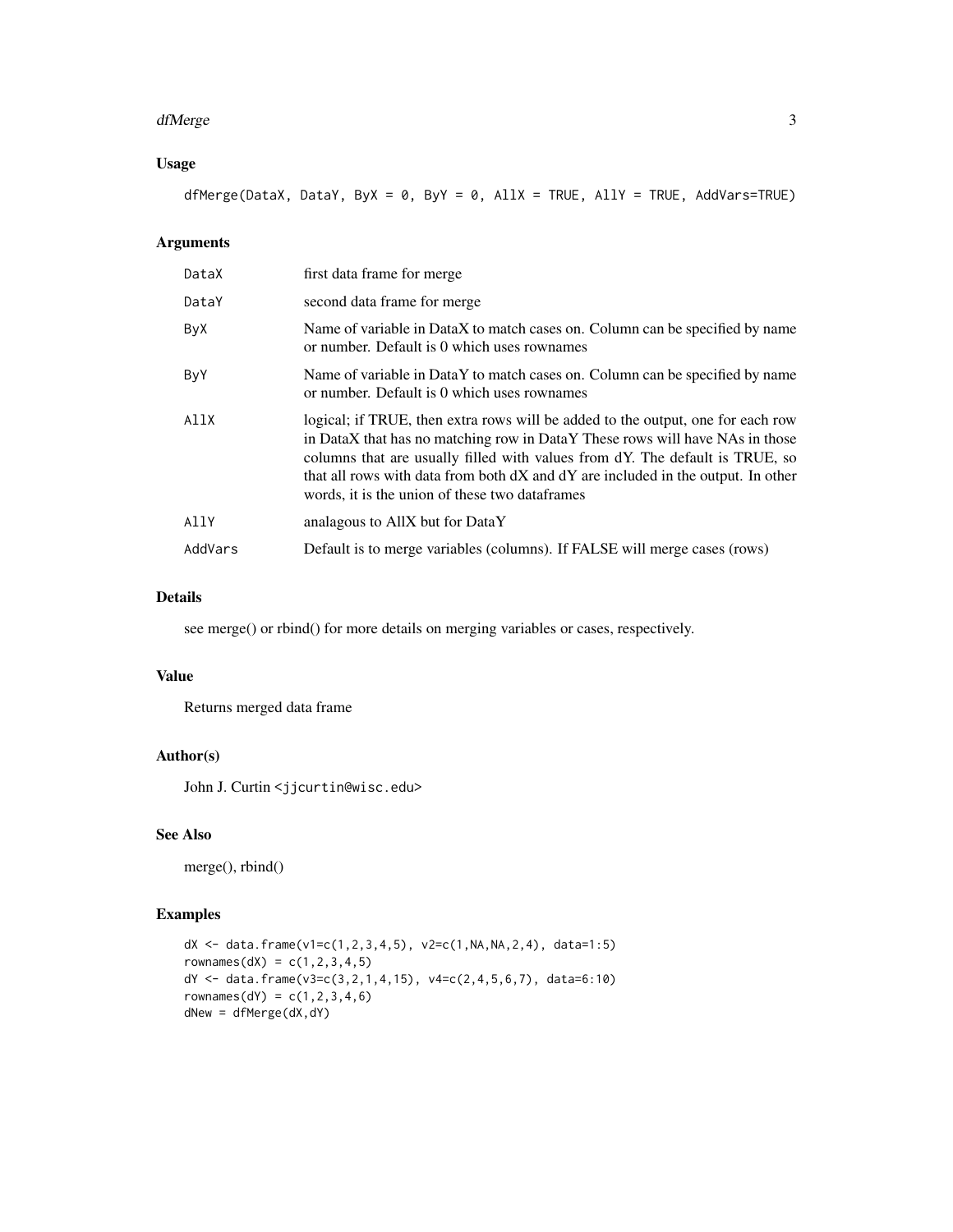<span id="page-3-1"></span><span id="page-3-0"></span>

Opens a tab-delimited data file with standard Curtin lab format which include using a header and setting delimiter to tab.

If variable named SubID (default) or other text supplied by SubID variable exists in dat file, row names will be set with this variable and then variable is removed from new data frame.

### Usage

dfReadDat(File, SubID = "SubID", SubIDDigits = NULL)

### Arguments

| File        | File name for dat file including extension                                                                     |
|-------------|----------------------------------------------------------------------------------------------------------------|
| SubID       | String to indicate name of SubID variable. Default is 'SubID'. If set to NULL,<br>rownames will not be altered |
| SubIDDigits | Length of SubID rowname string. If NULL, will be set to max length in data                                     |

#### Value

returns a data frame

#### Author(s)

John J. Curtin <jjcurtin@wisc.edu>

### See Also

read.table(), read.delim(), write.table(), dfRownames()

```
##dfReadDat('Sample.dat) #not executable unless Sample.dat exists in path
##dfReadDat('Sample.dat, SubID = 'subnum') #not executable unless Sample.dat exists in path
```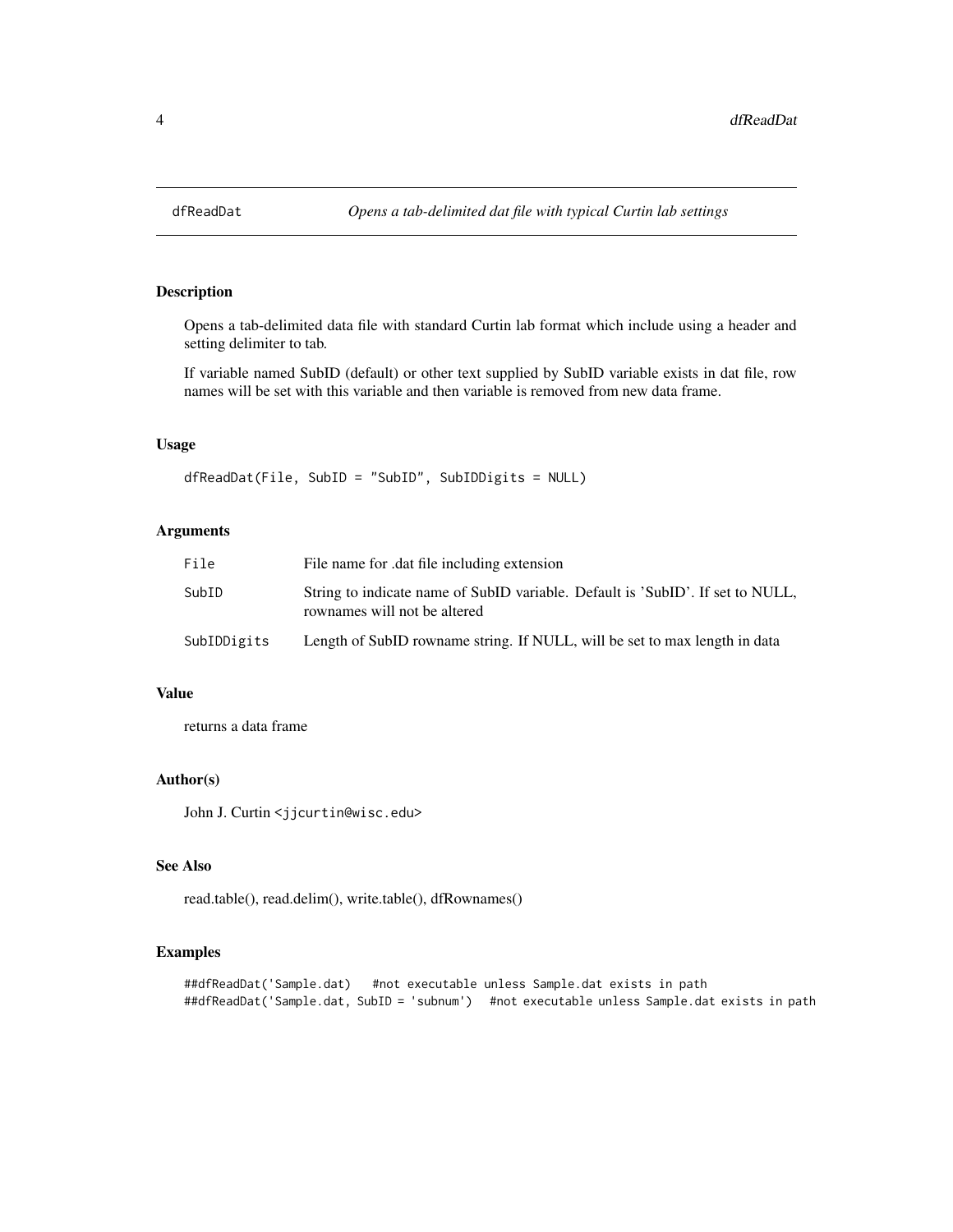<span id="page-4-1"></span><span id="page-4-0"></span>

Removes cases from dataframe. Cases can be numeric or character. If numeric, rownames must be able to be converted to numeric. Returns warning if cases not found in dataframe.

#### Usage

dfRemoveCases(Data, Cases)

### Arguments

| Data  | a dataframe                               |
|-------|-------------------------------------------|
| Cases | a vector of numeric or character case IDs |

### Value

Returns dataframe with cases removed.

#### Author(s)

John J. Curtin <jjcurtin@wisc.edu>

### Examples

```
d = dfRemoveCases(Prestige, c('bookbinders')) #data from car package
d = dfRemoveCases(Davis, c(1,2,4)) #data from car package
```
<span id="page-4-2"></span>dfRownames *Sets rownames to SubID*

#### Description

Sets the row names of the data frame to the variable name listed as SubID. SubID should be text name of variable. Also keeps number of characters constant by default and removes SubID by default

### Usage

```
dfRownames(Data, SubID = "SubID", FixedWidth = TRUE, Remove = TRUE, MaxNumDigits=NULL)
```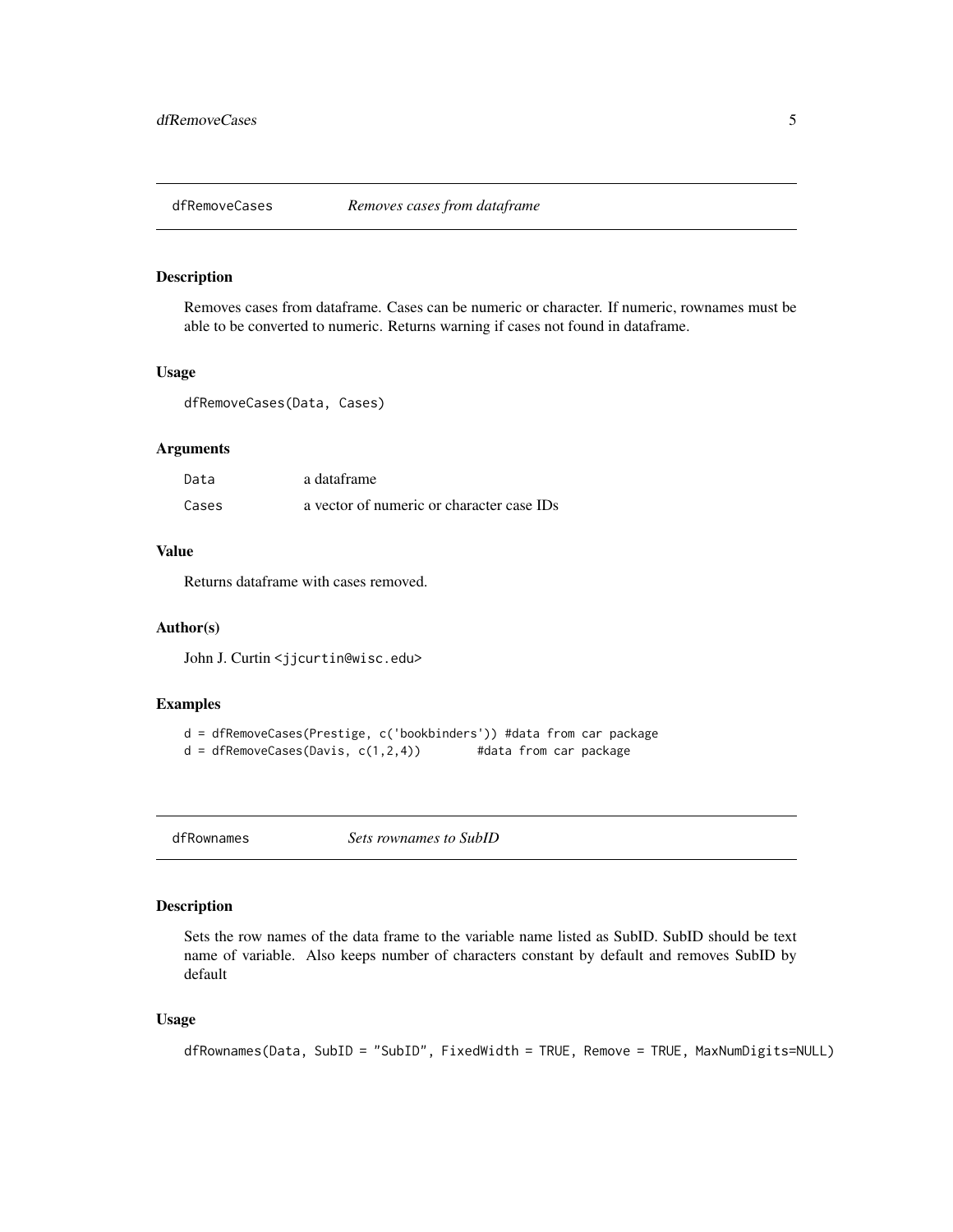### <span id="page-5-0"></span>Arguments

| Data         | a data frame with a variable containing subject ID numbers                                                    |
|--------------|---------------------------------------------------------------------------------------------------------------|
| SubID        | Text name of subject ID variable. Default is SubID                                                            |
| FixedWidth   | logical. If TRUE (default), all rowames will be the same length by padding with<br>leading $0's$              |
| Remove       | logical. If TRUE (default), the subject ID variable will be removed from data<br>frame after setting rownames |
| MaxNumDigits | Length of rowname string. If NULL, will be set to max length in data                                          |

### Value

Returns data frame with rownames set (and SubID removed if requested)

### Author(s)

John J. Curtin <jjcurtin@wisc.edu>

### Examples

```
d <- data.frame(SubID = c(1,2,3,10,20), v1=c(1,2,3,4,5), v2=c(1,NA,NA,2,4), data=1:5)
d=dfRownames(d)
```
<span id="page-5-1"></span>

| dfWriteDat | Saves dataframe as tab-delimited text file with typical Curtin lab pa- |
|------------|------------------------------------------------------------------------|
|            | rameters                                                               |

### Description

Saves a dataframe as a tab-delimited data file with standard Curtin lab format. Will add rownames as a first column in .dat file and label this column with SubID

### Usage

```
dfWriteDat(Data, File, SubID = "SubID")
```
### Arguments

| Data  | a dataframe                                                                                                          |
|-------|----------------------------------------------------------------------------------------------------------------------|
| File  | file name for dat file                                                                                               |
| SubID | Name for new column with data from rownames. If NULL, rownames will not<br>be added to .dat file) Default is 'SubID' |
|       |                                                                                                                      |

#### Details

Uses these parameters with write.table no append, no quote, separator is tab, no rownames, yes for columnns.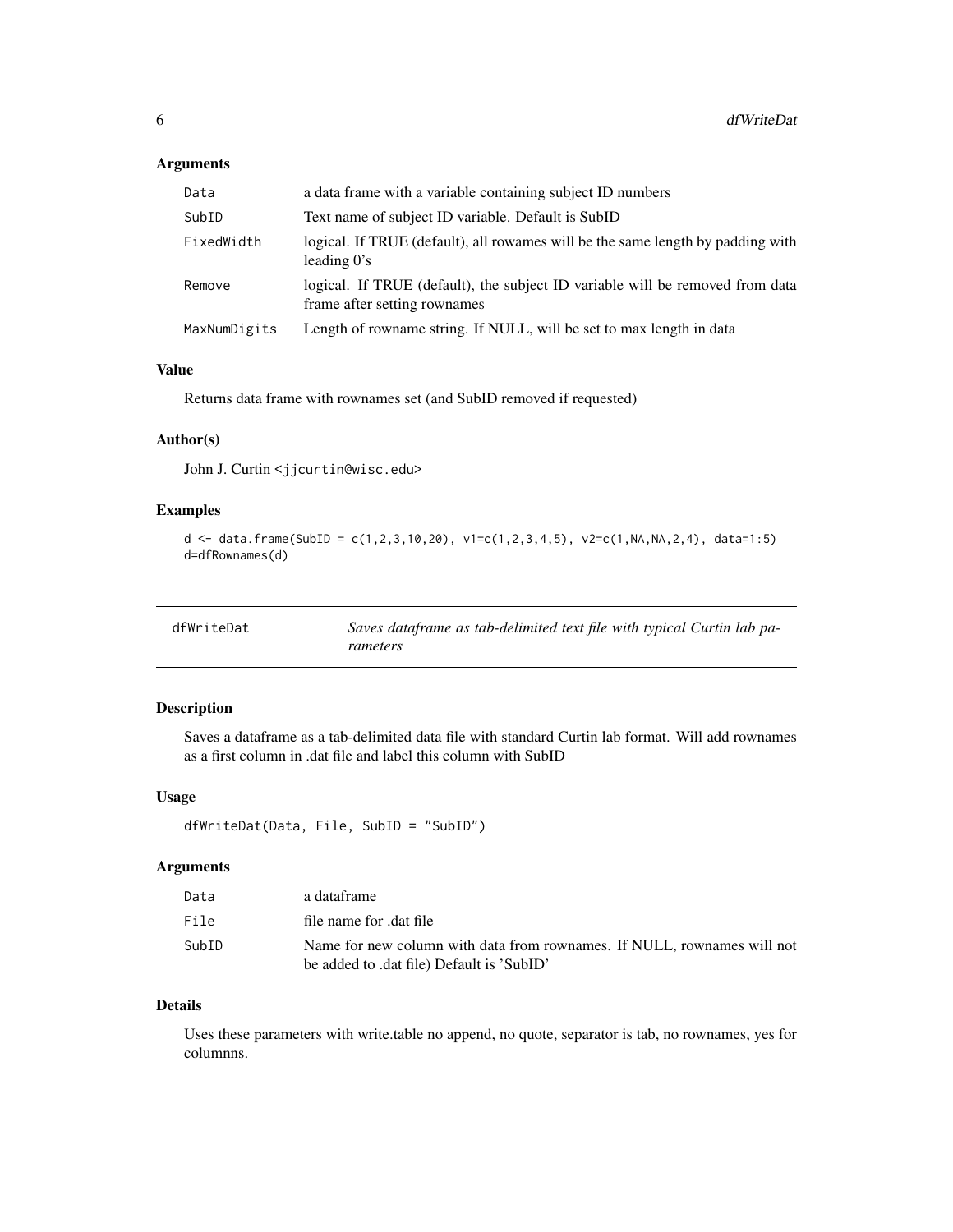#### <span id="page-6-0"></span> $figAxis$   $7$

### Value

no return value but creates .dat file in current wd

### Author(s)

John J. Curtin <jjcurtin@wisc.edu>

### See Also

read.table(), read.delim(), write.table()

### Examples

```
dfWriteDat(Ornstein, File="Test1.dat")
dfWriteDat(Ornstein, File="Test2.dat", SubID = 'ID')
dfWriteDat(Ornstein, File="Test3.dat", SubID = NULL)
```
figAxis *Wrapper for standarized use of axis()*

#### Description

Wrapper function for standardized use of axis() with lab defaults for display

### Usage

figAxis(side, lab.text, scale.at=NULL, scale.text=NULL, scale.lwd=NULL, scale.cex=NULL, scale.font=NULL, lab.line= NULL, lab.cex=NULL, lab.font=NULL)

#### Arguments

| side                       | an integer specifying which side of the plot the axis is to be drawn on. The axis<br>is placed as follows: 1=below, 2=left, 3=above and 4=right.                                                     |
|----------------------------|------------------------------------------------------------------------------------------------------------------------------------------------------------------------------------------------------|
| lab.text                   | name label for the axis                                                                                                                                                                              |
| scale.at                   | the points at which tick-marks are to be drawn. Non-finite (infinite, NaN or NA)<br>values are omitted. By default (when NULL) tickmark locations are computed,<br>see 'Details' below.              |
| scale.text                 | this can either be a logical value specifying whether (numerical) annotations are<br>to be made at the tickmarks, or a character or expression vector of labels to be<br>placed at the tickpoints.). |
|                            | scale.lwd, scale.font, scale.cex                                                                                                                                                                     |
|                            | lwd, font, and cex for scale annotations. Accessed from options if NULL                                                                                                                              |
| lab.line, lab.cex.lab.font |                                                                                                                                                                                                      |
|                            | line number, cex, and font for axis label. Accessed from options if NULL                                                                                                                             |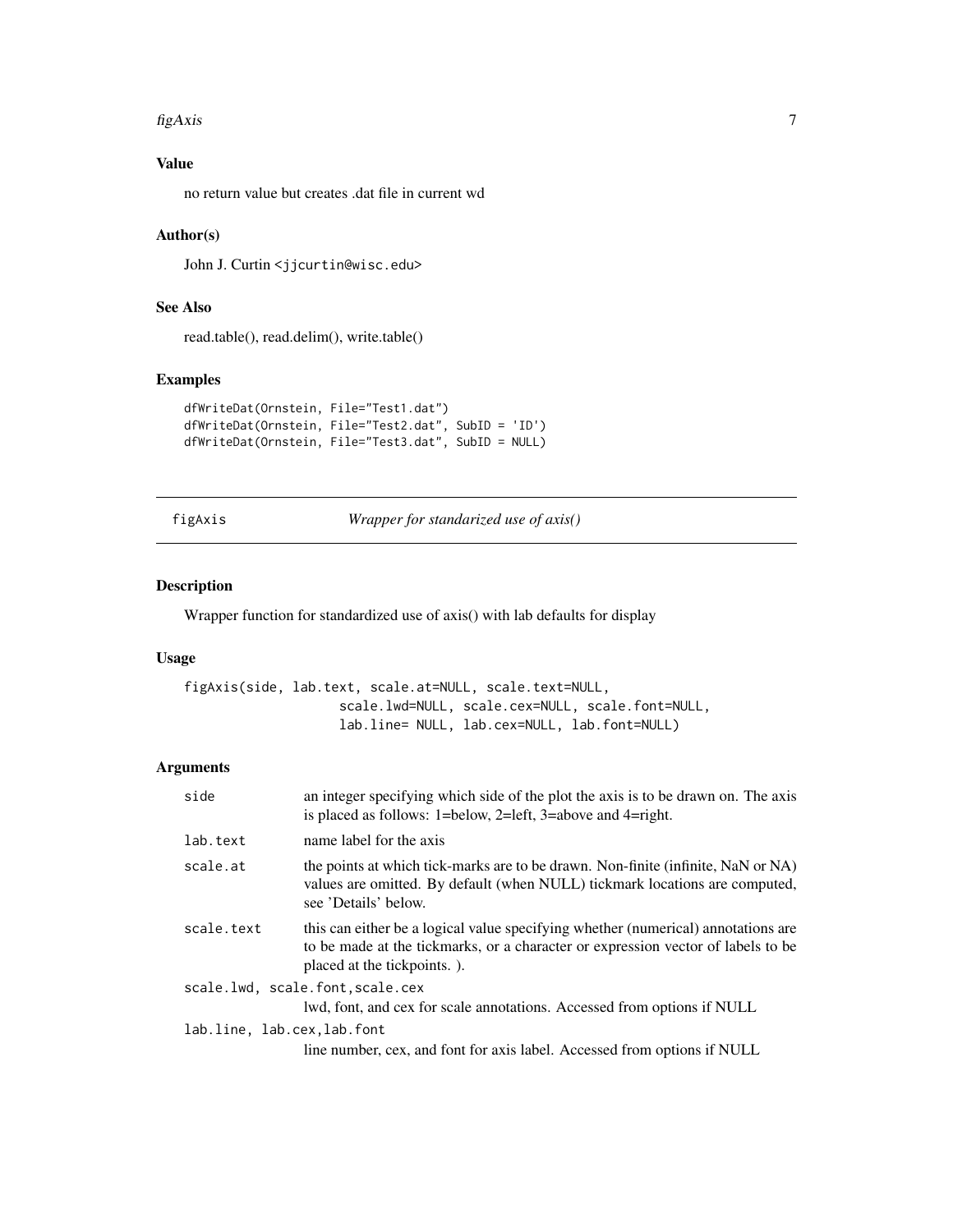#### Value

None

### Author(s)

John J. Curtin <jjcurtin@wisc.edu>

### See Also

axis(), figLabDefaults(), figSetDefaults(), figNewDevice(), figLines(),figLines()

### Examples

```
X = rep(2:9,4)+jitter(rep(0,32))Y = X + rnorm(length(X), 0, 5)m = lm(Y \sim X)dNew = data.frame(X=seq(2, 9, by=.01))p = modelPredictions(m,dNew)
figNewDevice()
figPlotRegion(x=c(0,10),y=c(0,10))
figConfidenceBand(p$X,p$Predicted,p$CILo,p$CIHi)
figPoints(X,Y)
figLines(p$X,p$Predicted)
figAxis(side=1,lab.text='X-axis 1', scale.at=seq(from=0,to=10,by=2))
figAxis(side=2,lab.text='Startle Response', scale.at=seq(from=0,to=10,by=2))
```

| figBarPlot |  |  |
|------------|--|--|
|            |  |  |

*Wrapper for standarized use of barplot2() from gplots* 

### Description

Wrapper function for standardized use of barplot2() with lab defaults for display

#### Usage

figBarPlot(Means, ylim, lab.text=NULL, se=NULL, bars.col= NULL, bars.density=NULL, bars.angle=NULL, scale.cex=NULL, lab.cex=NULL, lab.font=NULL, ci.plot=NULL, ci.col=NULL, ci.lty=NULL, ci.lwd = NULL, ci.width = NULL)

#### Arguments

| Means    | matrix of means to plot.                          |
|----------|---------------------------------------------------|
| vlim     | vector of min and max for y axis                  |
| lab.text | label for x-axis                                  |
| se       | standard error of mean for CI plotting, if needed |

<span id="page-7-0"></span>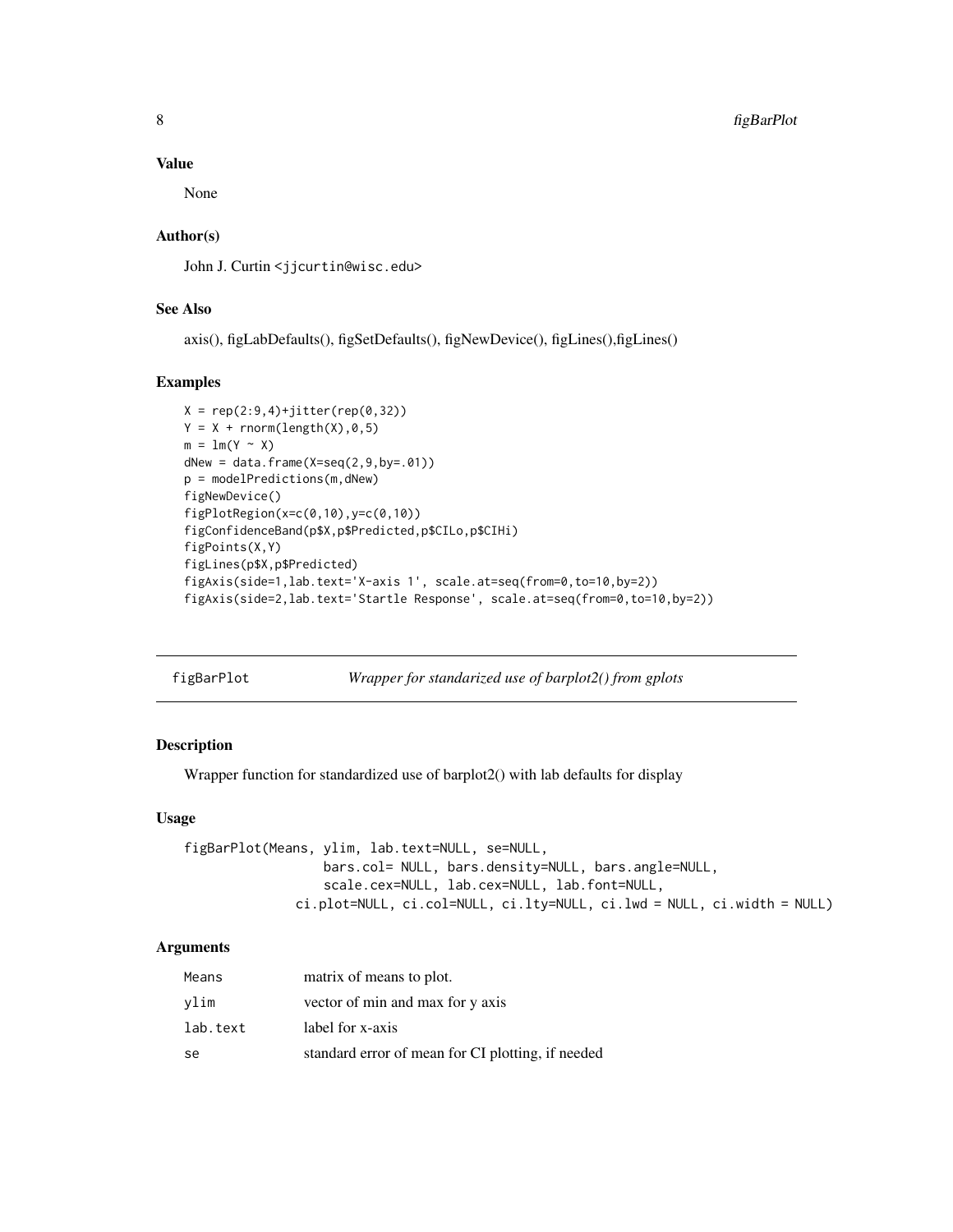### <span id="page-8-0"></span>figConfidenceBand 9

```
bars.col,bars.density, bars.angle
                 color, density, and angle for bars. see barplot2 for additional detail
scale.cex cex for x axis scale
lab.font, lab.cex
                 cex and font for x axis label
ci.plot boolean to indicate if CIs should be plotted
ci.col,ci.lty,ci.lwd,ci.width
                 col, lty, lwd, and width of CI lines
```
### Value

None

### Author(s)

John J. Curtin <jjcurtin@wisc.edu>

### See Also

barplot2(), figLabDefaults(), figSetDefaults(), figNewDevice(), figLines(),figLines()

#### Examples

```
Means = matrix(c(70,65,68,91,100,90), nrow=2,ncol=3, byrow=TRUE)
colnames(Means) = c('ITI', 'CUE-', 'CUE+')rownames(Means) = c('Non-deprived', 'Deprived')
se = matrix(c(5, 10, 4, 5, 10, 4), nrow=2, ncol=3, by row=TRUE)bars.col = c('gray', 'white', 'black')
bars.density = c(-1, -1, 10) #negative density suppresses lines
bars.angle = c(0, 0, 45)figNewDevice()
figBarPlot(Means,ylim=c(0,130), lab.text='Group', ci.plot=TRUE, se=se,
           bars.col=bars.col,bars.density=bars.density,
           bars.angle = bars.angle)
```

```
figAxis(side=2,lab.text='Startle Response', scale.at=seq(0,120,by=20))
figLegend('topright', legend=colnames(Means),fill=bars.col, angle=bars.angle, density=bars.density)
```
figConfidenceBand *Creates confidence band for regression line*

### Description

Adds a confidence band around a regression line in a plot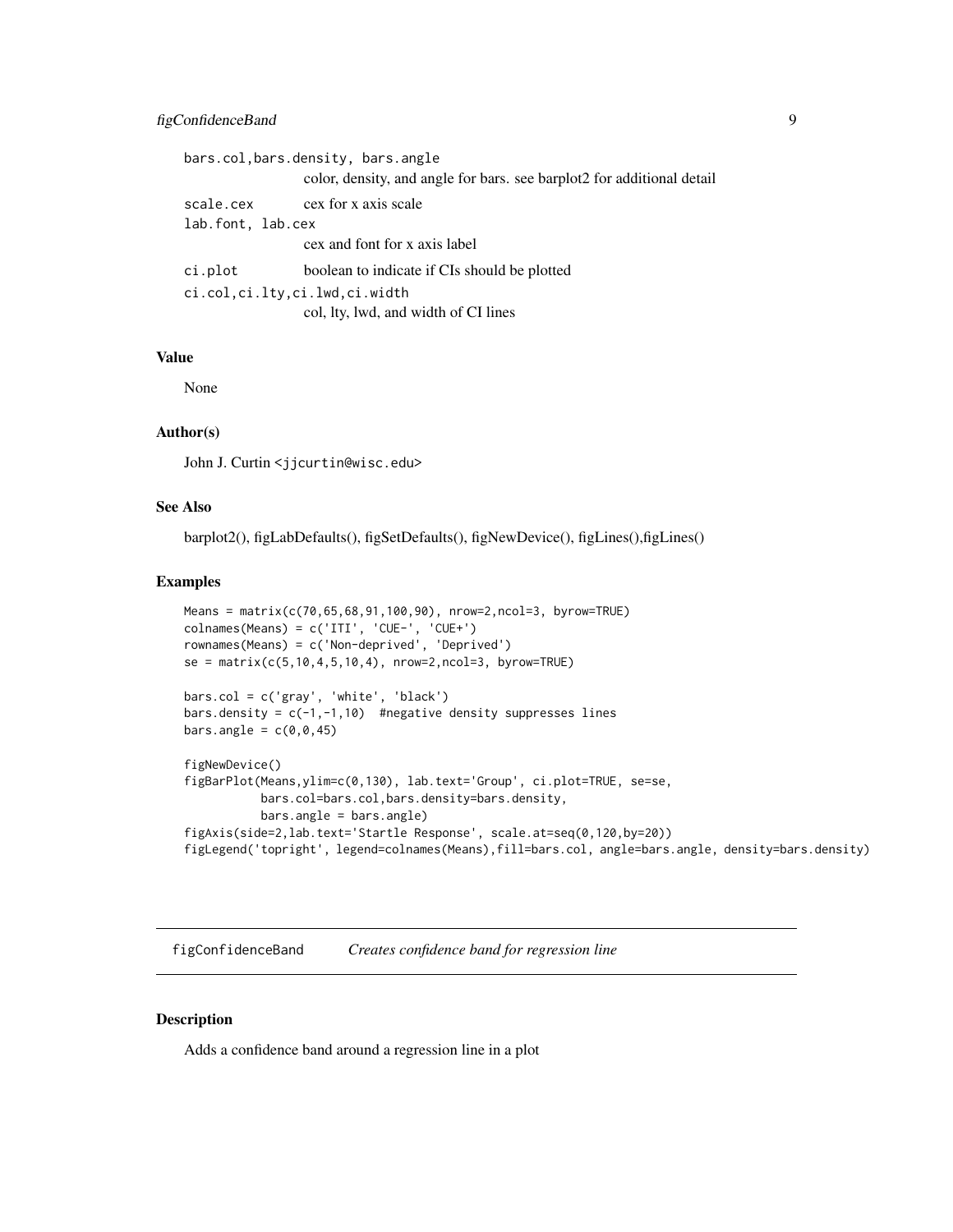### Usage

figConfidenceBand(X, Y, CILo, CIHi, Color)

### Arguments

| X     | Vector of data for X to plot                                |
|-------|-------------------------------------------------------------|
| Y     | Vector of data for Y to plot                                |
| CILo  | Vector of data for lower bound of confidence interval       |
| CIHi  | Vector of data for upper bound of confidence interval       |
| Color | String to indicate R color. Will be .15 transparent in plot |

### Value

No value is returned

### Author(s)

John J. Curtin <jjcurtin@wisc.edu>

figErrBars *Wrapper for standarized use of error bars*

### Description

Wrapper function for standardized use of error bars with segments() with lab defaults for display

### Usage

```
figErrBars(x, y, yplus, yminus, errbars.cap = NULL,
       errbars.lwd = NULL, errbars.col = NULL)
```
#### Arguments

| x,y, yplus, yminus |                                                            |
|--------------------|------------------------------------------------------------|
|                    | coordinate vectors of x and y points for error bars        |
| errbars.cap        | Width of caps on error bars. Accessed from options if NULL |
| errbars.lwd        | Line width. Accessed from options if NULL                  |
| errbars.col        | Line color. Accessed from options if NULL                  |

### Value

None

### Author(s)

John J. Curtin <jjcurtin@wisc.edu>

<span id="page-9-0"></span>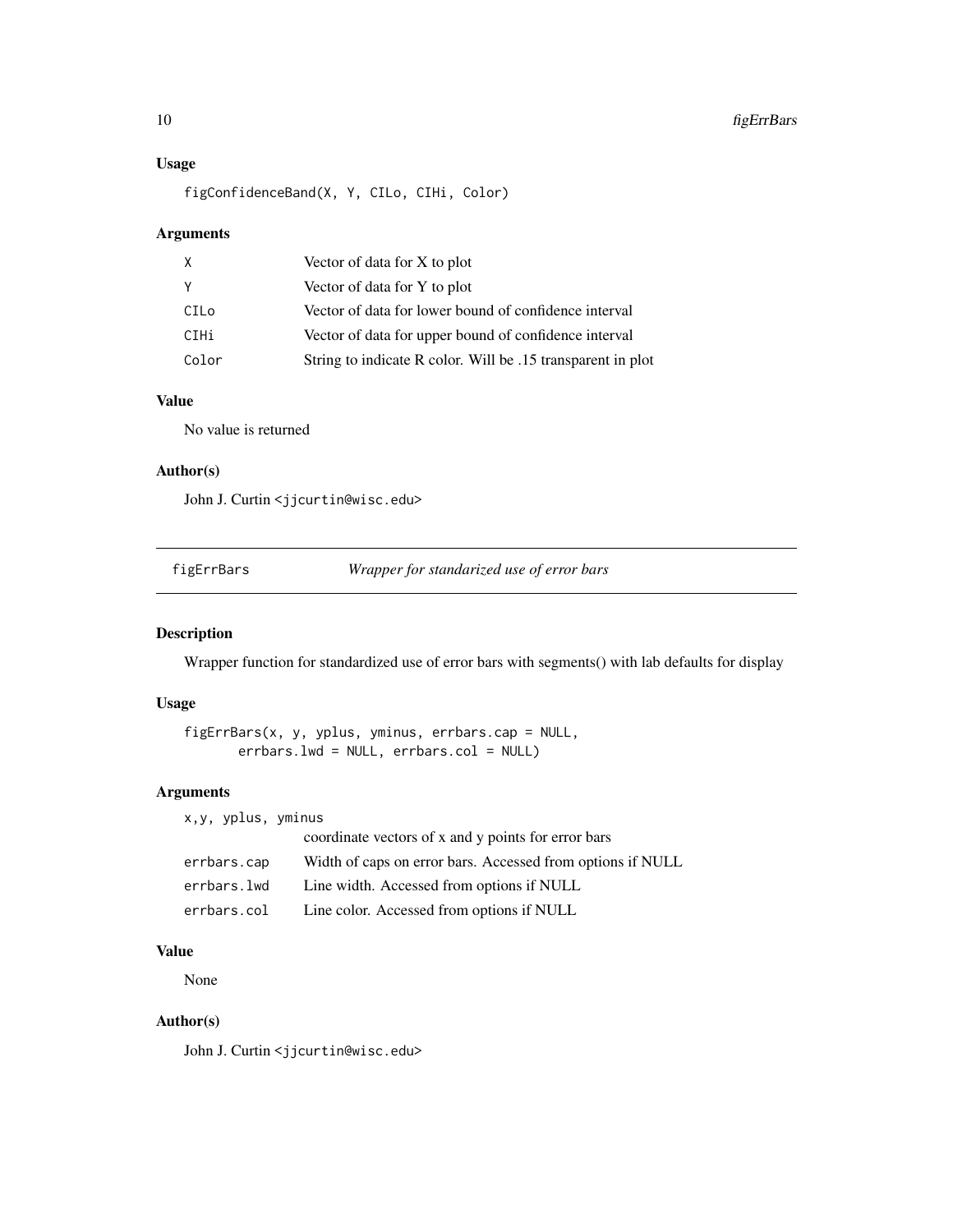### <span id="page-10-0"></span>figLabDefaults 11

### See Also

lines(), figLabDefaults(), figSetDefaults(), figNewDevice(), figLines(),figPoints()

### Examples

```
figNewDevice()
figPlotRegion(x=c(0,5), y=c(0,10))
figLines(c(0,10),c(0,10))
figAxis(side=1,lab.text='X-axis 1', scale.at=seq(from=0,to=10,by=2))
figAxis(side=2,lab.text='Startle Response', scale.at=seq(from=0,to=10,by=2))
```
figLabDefaults *Generate list graphing parameters*

#### Description

Generates a list of detailed default graphing parameters that can be used by fig functions in lmSupport for standarized graphing. Need to use figSetDefaults with this list to save in options.

#### Usage

```
figLabDefaults()
```
### Value

Returns a list that includes all graphing parameters

### Author(s)

John J. Curtin <jjcurtin@wisc.edu>

figLayout *Wrapper for standarized use of layout()*

### Description

Wrapper function for standardized use of layout() and layout.show()

#### Usage

figLayout(nRows, nCols, heights=rep(1,nRows), widths=rep(1,nCols), layout.display=NULL)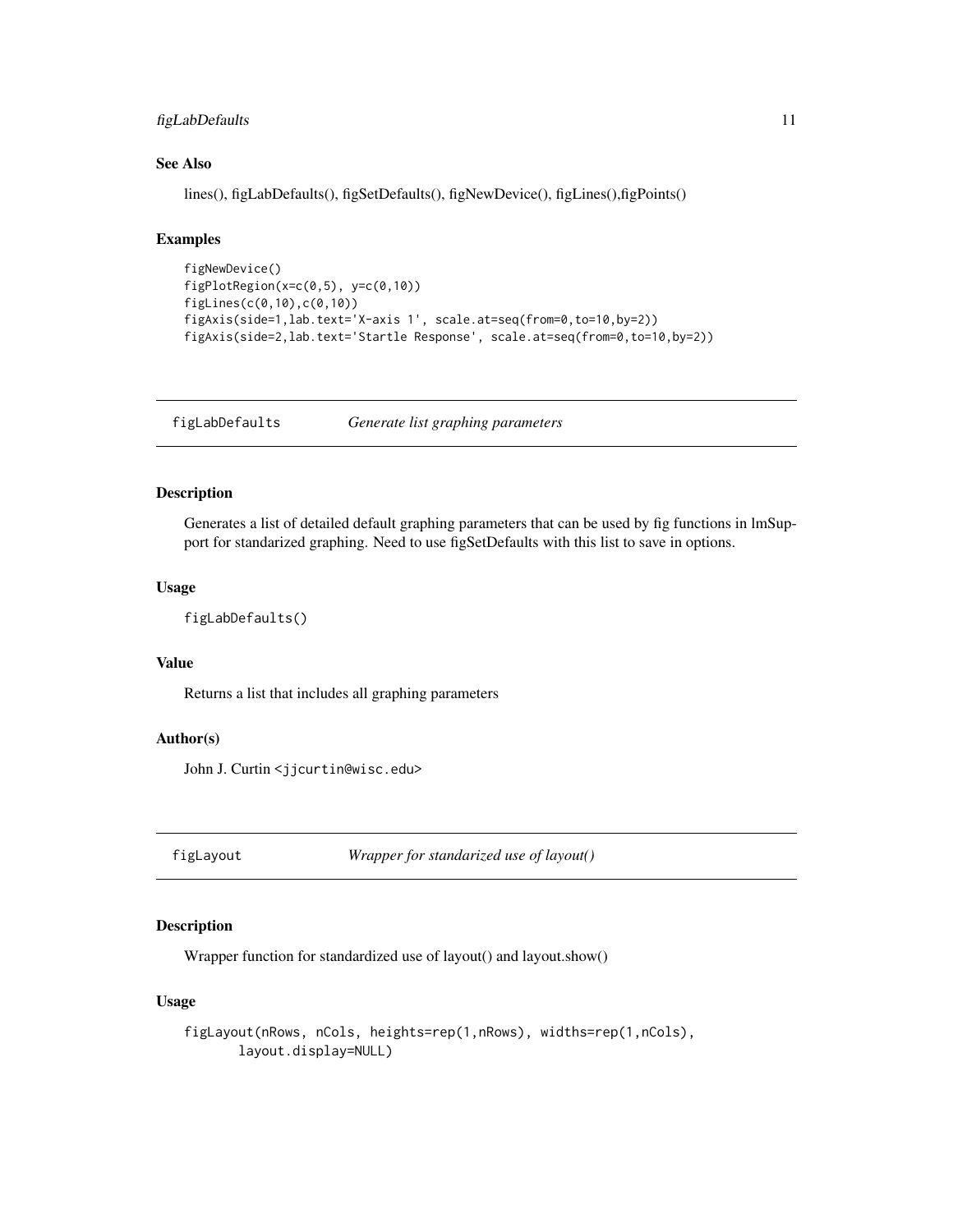#### <span id="page-11-0"></span>**Arguments**

| nRows, nCols | integers specifying number of rows and columns in matrix                     |
|--------------|------------------------------------------------------------------------------|
| heights      | vector indicating relative heights of rows; Default is equal heights         |
| widths       | vector indicating relative widtsh of columns; Default is equal widths        |
|              | layout.display Boolean if outlines and numbers of panels should be displayed |

#### Value

None

#### Author(s)

John J. Curtin <jjcurtin@wisc.edu>

#### See Also

layout(), layout.show(), figLabDefaults(), figSetDefaults(), figNewDevice(), figLines(),figLines()

#### Examples

```
X = rep(2:9,4)+jitter(rep(0,32))Y = X + \text{norm}(\text{length}(X), 0, 5)m = lm(Y \sim X)dNew = data.frame(X=seq(2, 9, by=.01))p = modelPredictions(m,dNew)
figNewDevice()
figLayout(2,1)
figPlotRegion(x=c(0,10),y=c(0,10))
figConfidenceBand(p$X,p$Predicted,p$CILo,p$CIHi)
figLines(p$X,p$Predicted)
figAxis(side=1,lab.text='X-axis 1', scale.at=seq(from=0,to=10,by=2))
figAxis(side=2,lab.text='Startle Response', scale.at=seq(from=0,to=10,by=2))
figPlotRegion(x=c(0,10),y=c(0,10))
figPoints(X,Y)
figAxis(side=1,lab.text='X-axis 1', scale.at=seq(from=0,to=10,by=2))
figAxis(side=2,lab.text='Startle Response', scale.at=seq(from=0,to=10,by=2))
```
figLegend *Wrapper for standarized use of figLegend()*

#### Description

Wrapper function for standardized use of Legend() with lab defaults for display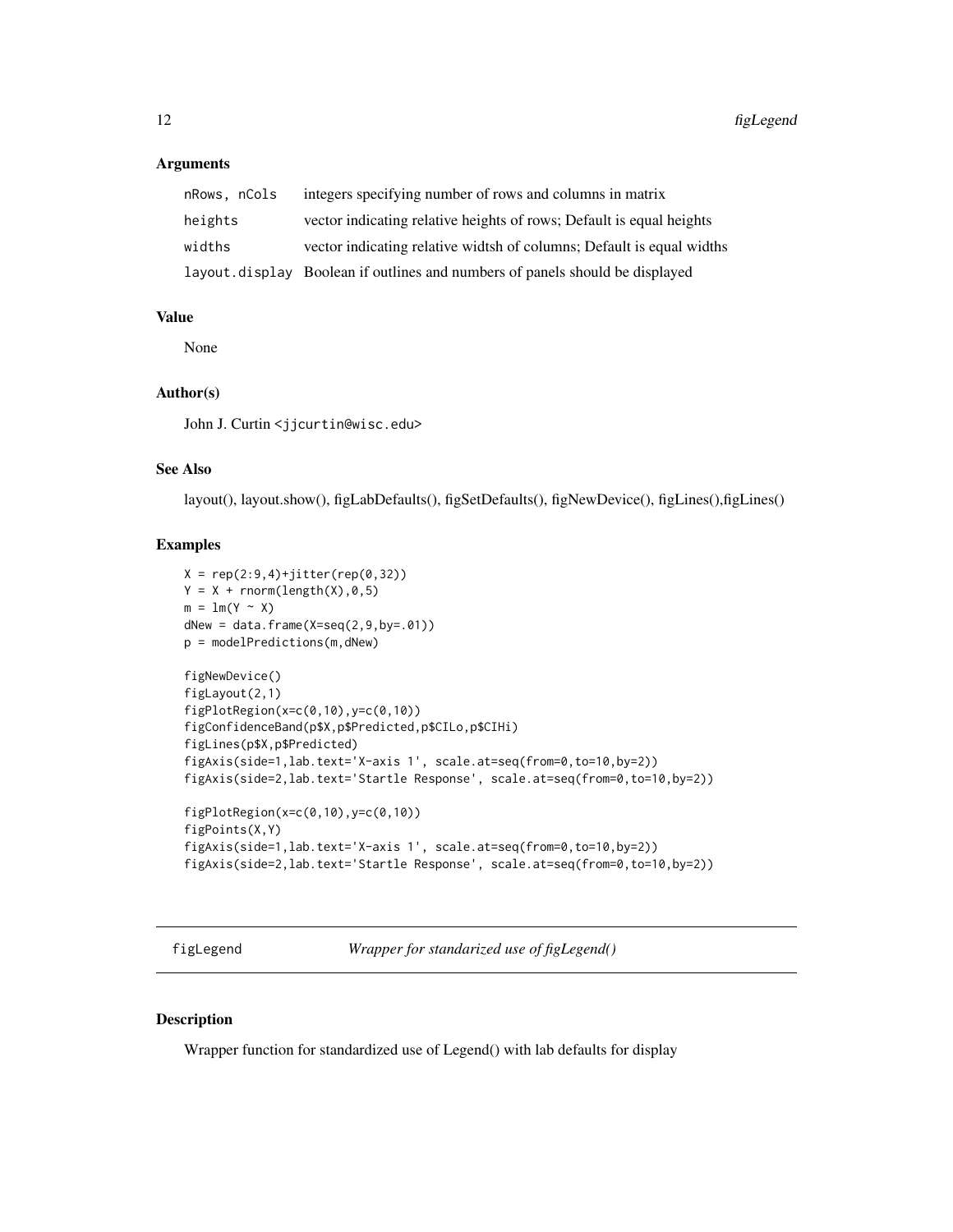#### figLegend 13

### Usage

figLegend(x, y=NULL, legend, fill=NULL, angle=NULL, density=NULL, pch=NULL, leg.cex=NULL, leg.lwd=NULL, leg.font=NULL, leg.bty=NULL)

#### Arguments

| x, y                                | the x and y co-ordinates to be used to position the legend. They can be specified<br>by keyword or in any way which is accepted by xy.coords: See 'Details' in<br>legend()                                                                 |
|-------------------------------------|--------------------------------------------------------------------------------------------------------------------------------------------------------------------------------------------------------------------------------------------|
| legend                              | a character or expression vector of length $= 1$ to appear in the legend. Other<br>objects will be coerced by as.graphicsAnnot.                                                                                                            |
| fill                                | if specified, this argument will cause boxes filled with the specified colors (or<br>shaded in the specified colors) to appear beside the legend text.                                                                                     |
| angle                               | angle of shading lines.                                                                                                                                                                                                                    |
| density                             | the density of shading lines, if numeric and positive. If NULL or negative or NA<br>color filling is assumed.                                                                                                                              |
| pch                                 | the plotting symbols appearing in the legend, as numeric vector or a vector of 1-<br>character strings (see points). Unlike points, this can all be specified as a single<br>multi-character string. Must be specified for symbol drawing. |
| leg.cex, leg.lwd, leg.font, leg.bty |                                                                                                                                                                                                                                            |
|                                     | cex, lwd, font, and bty for legend. Defaults to values in options if NULL                                                                                                                                                                  |

### Value

None

### Author(s)

John J. Curtin <jjcurtin@wisc.edu>

### See Also

legend(), figLabDefaults(), figSetDefaults(), figNewDevice(), figLines(),figLines()

```
Means = matrix(c(70,65,68,91,100,90), nrow=2,ncol=3, byrow=TRUE)
colnames(Means) = c('ITI', 'CUE-', 'CUE+')
rownames(Means) = c('Non-deprived', 'Deprived')
se = matrix(c(5, 10, 4, 5, 10, 4), nrow=2, ncol=3, by row=TRUE)bars.col = c('gray', 'white', 'black')
bars.density = c(-1, -1, 10) #negative density suppresses lines
bars.angle = c(\theta, \theta, 45)figNewDevice()
figBarPlot(Means,ylim=c(0,130), lab.text='Group', ci.plot=TRUE, se=se,
```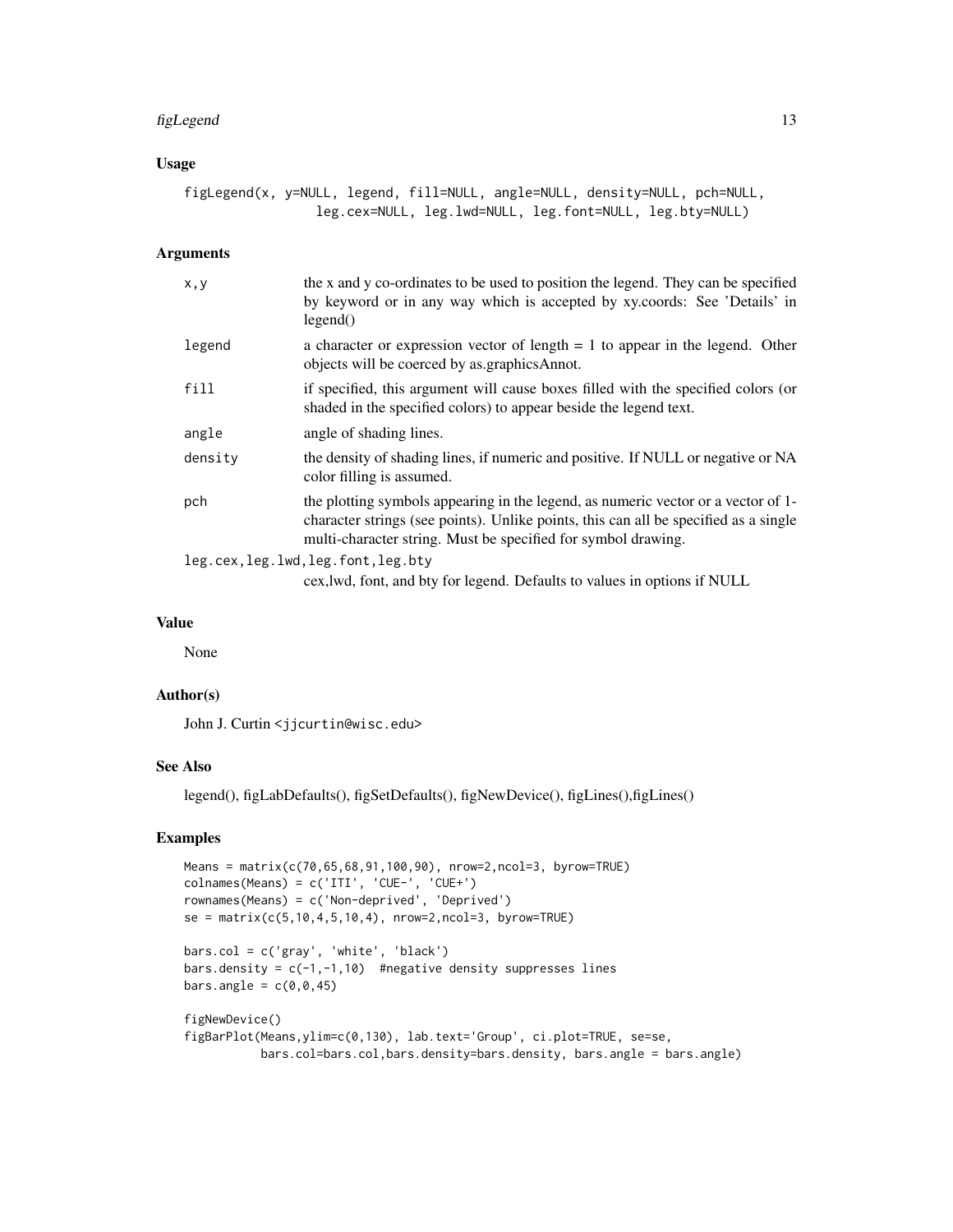14 figLines

```
figAxis(side=2,lab.text='Startle Response', scale.at=seq(0,120,by=20))
figLegend(x='topright', legend=colnames(Means),fill=bars.col,
         angle=bars.angle, density=bars.density)
```
figLines *Wrapper for standarized use of lines()*

### Description

Wrapper function for standardized use of lines() with lab defaults for display

#### Usage

figLines(x, y, lines.lwd=NULL, lines.lty=NULL, lines.col=NULL, lines.pch=NULL)

#### Arguments

| x, y      | coordinate vectors of points to join                                                              |
|-----------|---------------------------------------------------------------------------------------------------|
| lines.lwd | Line width. Accessed from options if NULL                                                         |
| lines.lty | Line type. Accessed from options if NULL                                                          |
| lines.col | Line color. Accessed from options if NULL                                                         |
| lines.pch | ponit type. Default is no points. See points () for other types. Accessed from<br>options if NULL |

### Value

None

### Author(s)

John J. Curtin <jjcurtin@wisc.edu>

#### See Also

lines(), figLabDefaults(), figSetDefaults(), figNewDevice(), figLines(),figPoints()

```
figNewDevice()
figPlotRegion(x=c(0,5), y=c(0,10))
figLines(c(0,10),c(0,10))
figAxis(side=1,lab.text='X-axis 1', scale.at=seq(from=0,to=10,by=2))
figAxis(side=2,lab.text='Startle Response', scale.at=seq(from=0,to=10,by=2))
```
<span id="page-13-0"></span>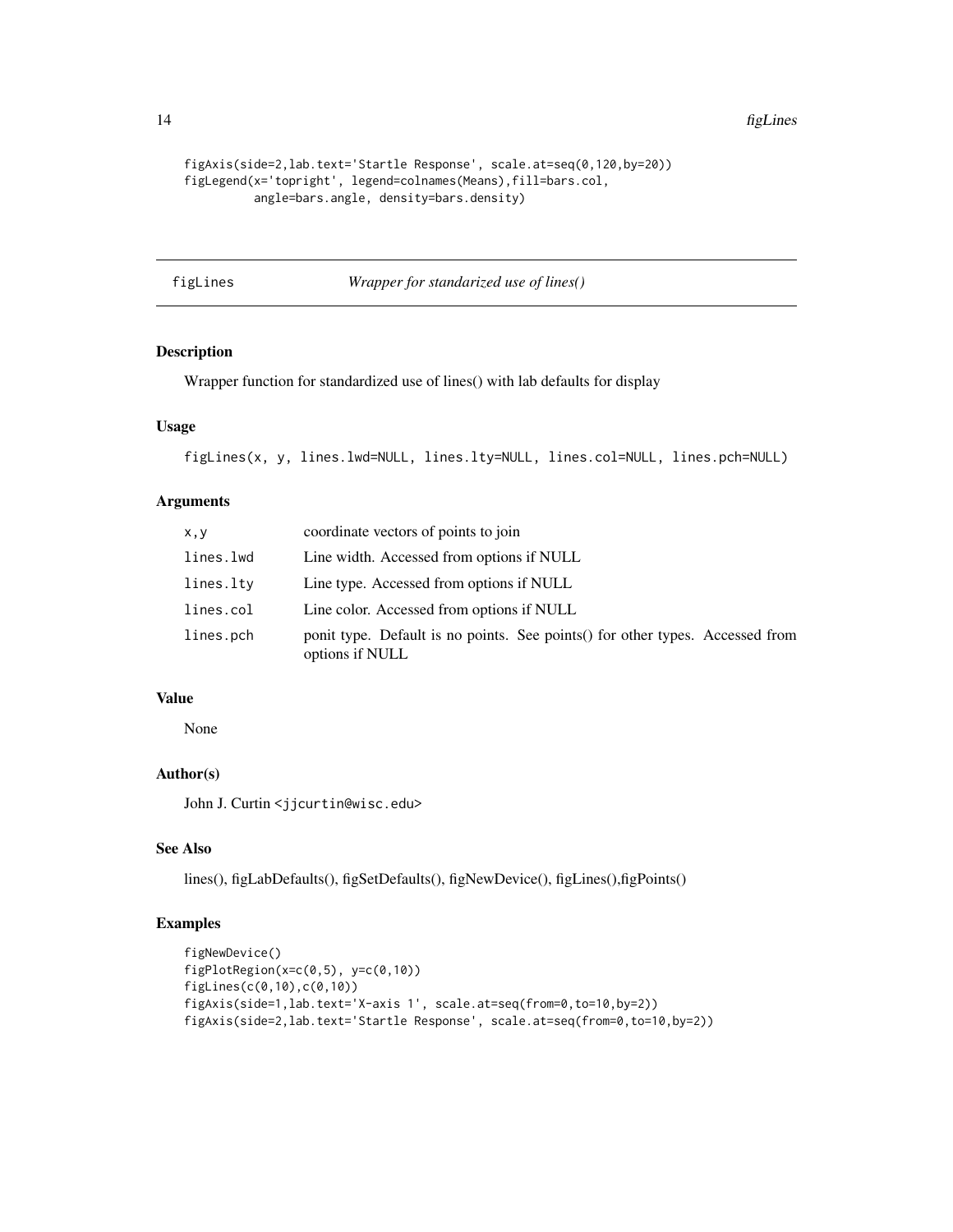<span id="page-14-0"></span>

Opens a device for graphing (window,pdf,tiff) and establishes default parameters for standardized graphs

### Usage

```
figNewDevice(Width=7,Height=7, Type='window',File, Res=300)
```
### Arguments

| Width, Height | the (nominal) width and height of the canvas of the plotting window in inches.<br>Default $= 7$ .                                                                                                    |
|---------------|------------------------------------------------------------------------------------------------------------------------------------------------------------------------------------------------------|
| Type          | Device type: Window, pdf,tiff. Devault = 'Window'. Window will open a win-<br>dow using either windows(), quartz(), or $X11()$ depending on the OS. tiff and<br>pdf will graph to that type of file. |
| File          | File name as string. Used by tiff and pdf                                                                                                                                                            |
| Res           | The nominal resolution in ppi used by tiff. Default $=$ 300                                                                                                                                          |

### Value

None

### Author(s)

John J. Curtin <jjcurtin@wisc.edu>

### See Also

figLabDefaults(), figSetDefaults(), windows(), tiff(), pdf()

```
figNewDevice(Type='tiff',File='Test.tiff', Res=72)
figNewDevice(Type='Windows')
```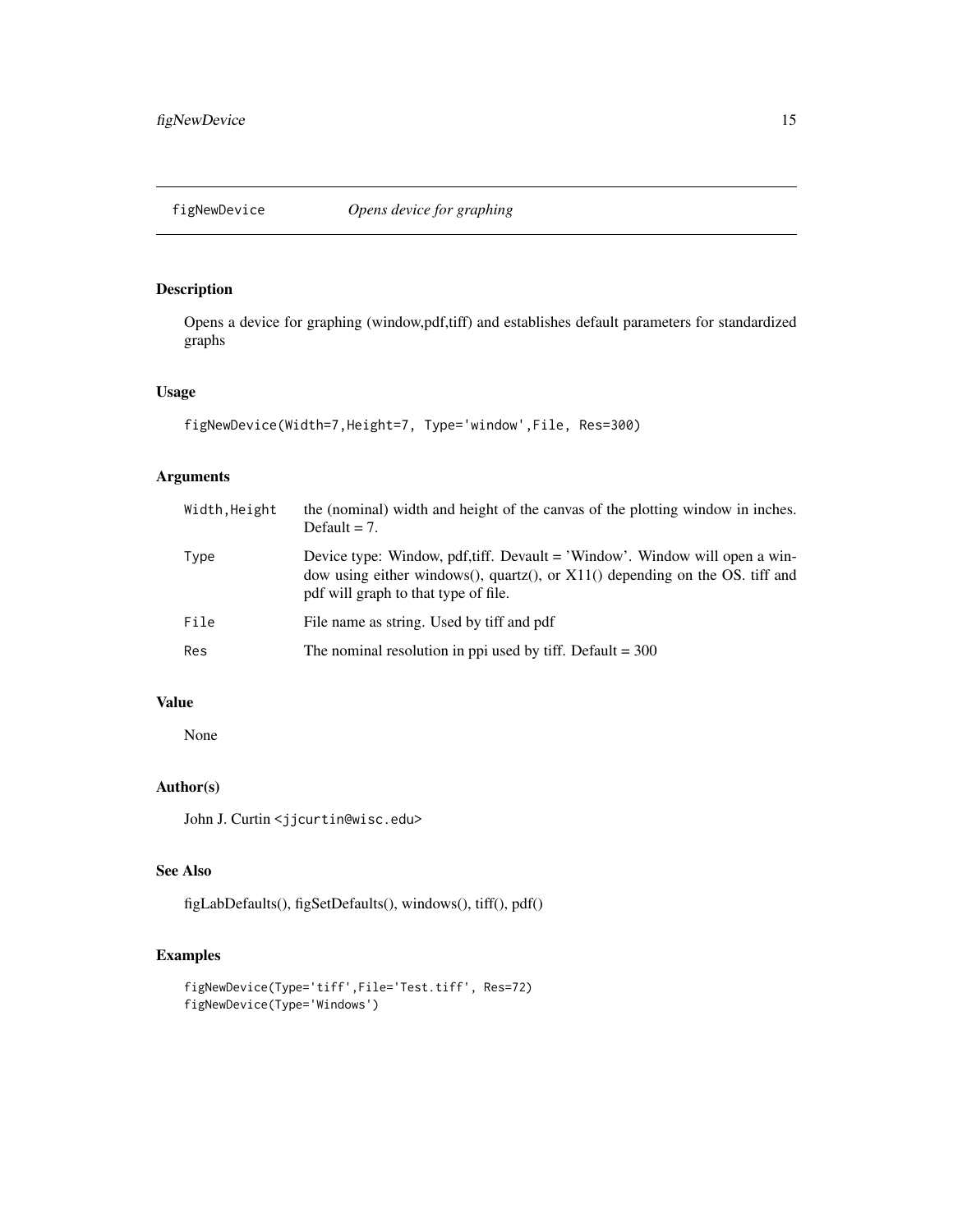Sets up a plot region for later plotting with fig functinos. Typically use is to establish the x and y ranges for region and otherwise leave blank for later drawing with fig functions.

### Usage

```
figPlotRegion(x, y, xlab = NA, ylab = NA, axes=FALSE, type='n')
```
### Arguments

| x, y       | min and max for x and y plot region                                                                                          |
|------------|------------------------------------------------------------------------------------------------------------------------------|
| xlab, ylab | Labels for x and y axes. Typically left blank (NA)                                                                           |
| axes       | a logical value indicating whether both axes should be drawn on the plot. Typi-<br>cally not included (FALSE)                |
| type       | 1-character string giving the type of plot desired. Typically no data are plotted<br>('n'). see type in plot() for more info |

### Value

None

### Author(s)

John J. Curtin <jjcurtin@wisc.edu>

### See Also

plot(), figLabDefaults(), figSetDefaults(), figNewDevice(), figLines(),figPoints()

```
figNewDevice()
figPlotRegion(x=c(0,5), y=c(0,10))
figLines(c(0,10),c(0,10))
figAxis(side=1,lab.text='X-axis 1', scale.at=seq(from=0,to=10,by=2))
figAxis(side=2,lab.text='Startle Response', scale.at=seq(from=0,to=10,by=2))
```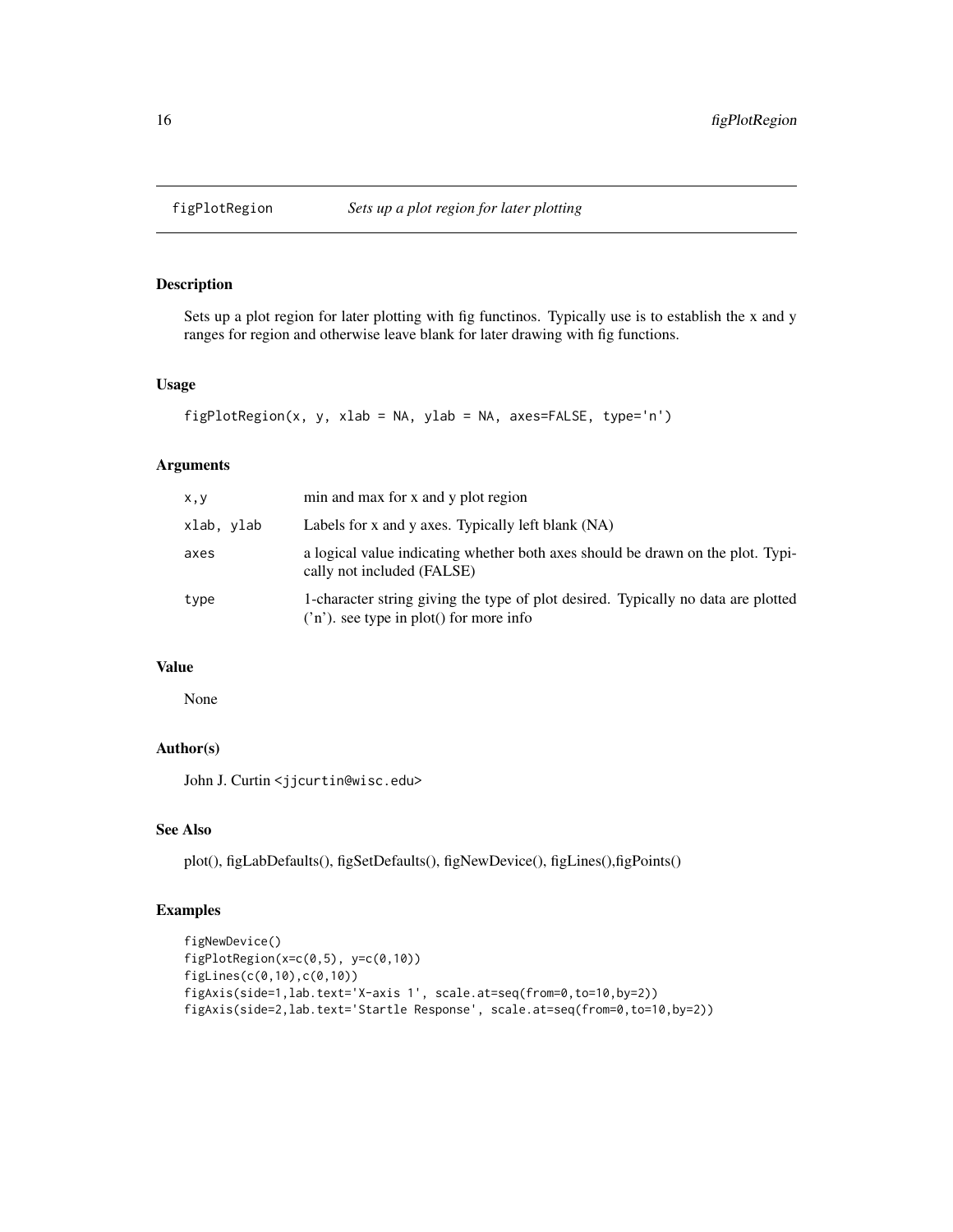<span id="page-16-0"></span>

Wrapper function for standardized use of points() with lab defaults for display

#### Usage

```
figPoints(x, y, type='p', points.lwd=NULL, points.pch=NULL,
                 points.col=NULL, points.bg=NULL, points.cex=NULL)
```
#### Arguments

| x, y       | coordinate vectors of points to join                                                                                                                                                                                                                                                                                         |
|------------|------------------------------------------------------------------------------------------------------------------------------------------------------------------------------------------------------------------------------------------------------------------------------------------------------------------------------|
| type       | character indicating the type of plotting; actually any of the types as in plot.default.<br>Default = $\dot{p}$                                                                                                                                                                                                              |
| points.lwd | Line width for points. Accessed from options if NULL                                                                                                                                                                                                                                                                         |
| points.pch | plotting 'character', i.e., symbol to use. This can either be a single character or<br>an integer code for one of a set of graphics symbols. The full set of S symbols is<br>available with pch = $0.18$ , see the examples below. (NB: R uses circles instead<br>of the octagons used in S.). Accessed from options if NULL |
|            | points.col, points.bg, points.cex                                                                                                                                                                                                                                                                                            |
|            | Point color, bg, and cex. Accessed from options if NULL                                                                                                                                                                                                                                                                      |

### Value

None

#### Author(s)

John J. Curtin <jjcurtin@wisc.edu>

### See Also

points(), figLabDefaults(), figSetDefaults(), figNewDevice(), figLines(),figLines()

```
X = rep(2:9,4)+jitter(rep(0,32))Y = X + \text{norm}(\text{length}(X), 0, 5)m = lm(Y \sim X)dNew = data.frame(X=seq(2, 9, by=.01))p = modelPredictions(m,dNew)
figNewDevice() #default is for windows(), can use quartz, tiff, or pdf as Type
figPlotRegion(x=c(0,10),y=c(0,10))
figConfidenceBand(p$X,p$Predicted,p$CILo,p$CIHi)
```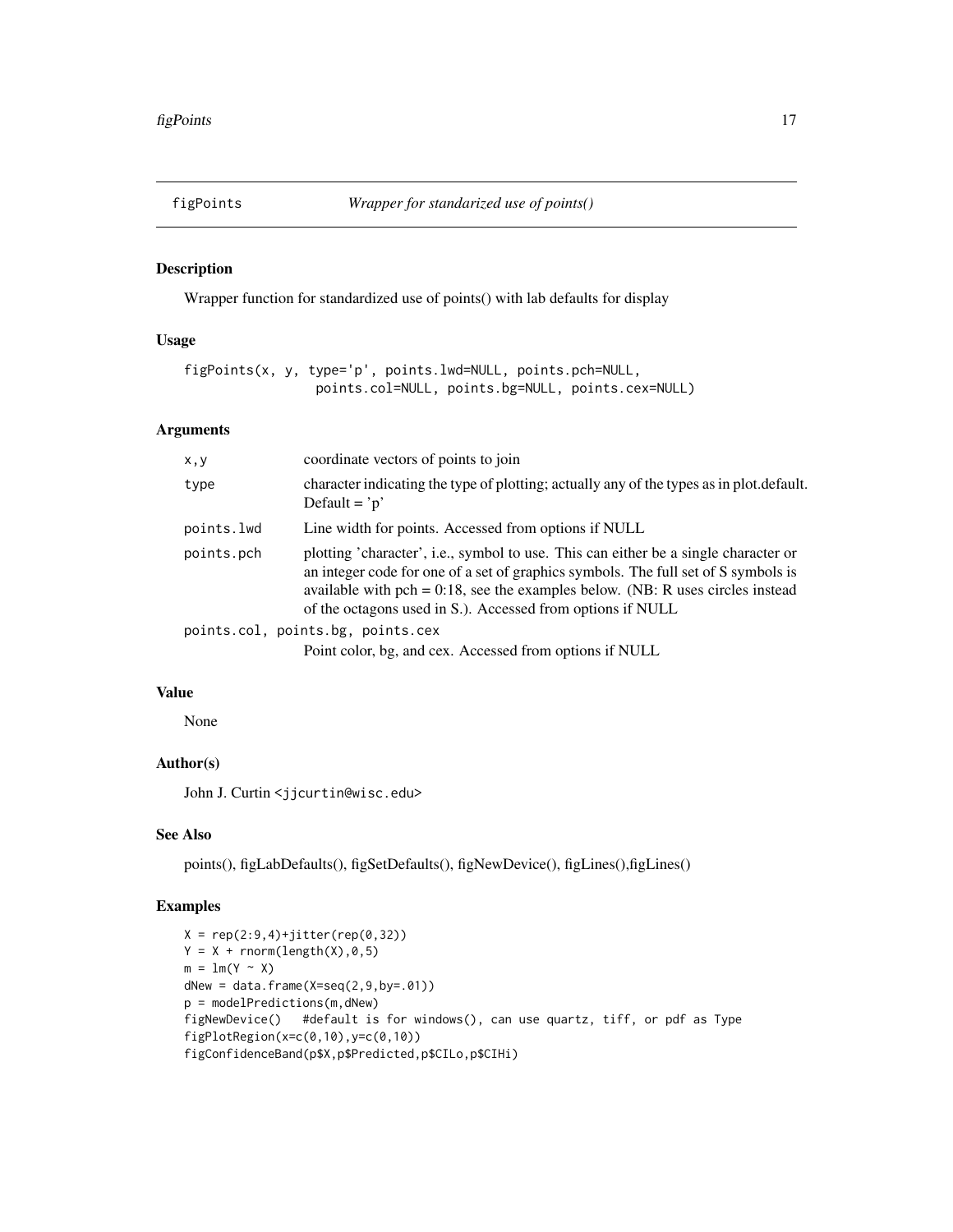```
figPoints(X,Y)
figLines(p$X,p$Predicted)
figAxis(side=1,lab.text='X-axis 1', scale.at=seq(from=0,to=10,by=2))
figAxis(side=2,lab.text='Startle Response', scale.at=seq(from=0,to=10,by=2))
```
figSetDefaults *Saves list of graphing parameters in options*

#### Description

Saves a list of graphing parameters, typically created by figLabDefaults) in options for later use in graphing by fig functions.

#### Usage

```
figSetDefaults(FigPars)
```
#### Arguments

FigPars A list of graphing parameters

### Value

None

### Author(s)

John J. Curtin <jjcurtin@wisc.edu>

### See Also

```
figLabDefaults(), options()
```

```
FigPars = figLabDefaults()
FigPars$plot.lwd = 2
figSetDefaults(FigPars)
```
<span id="page-17-0"></span>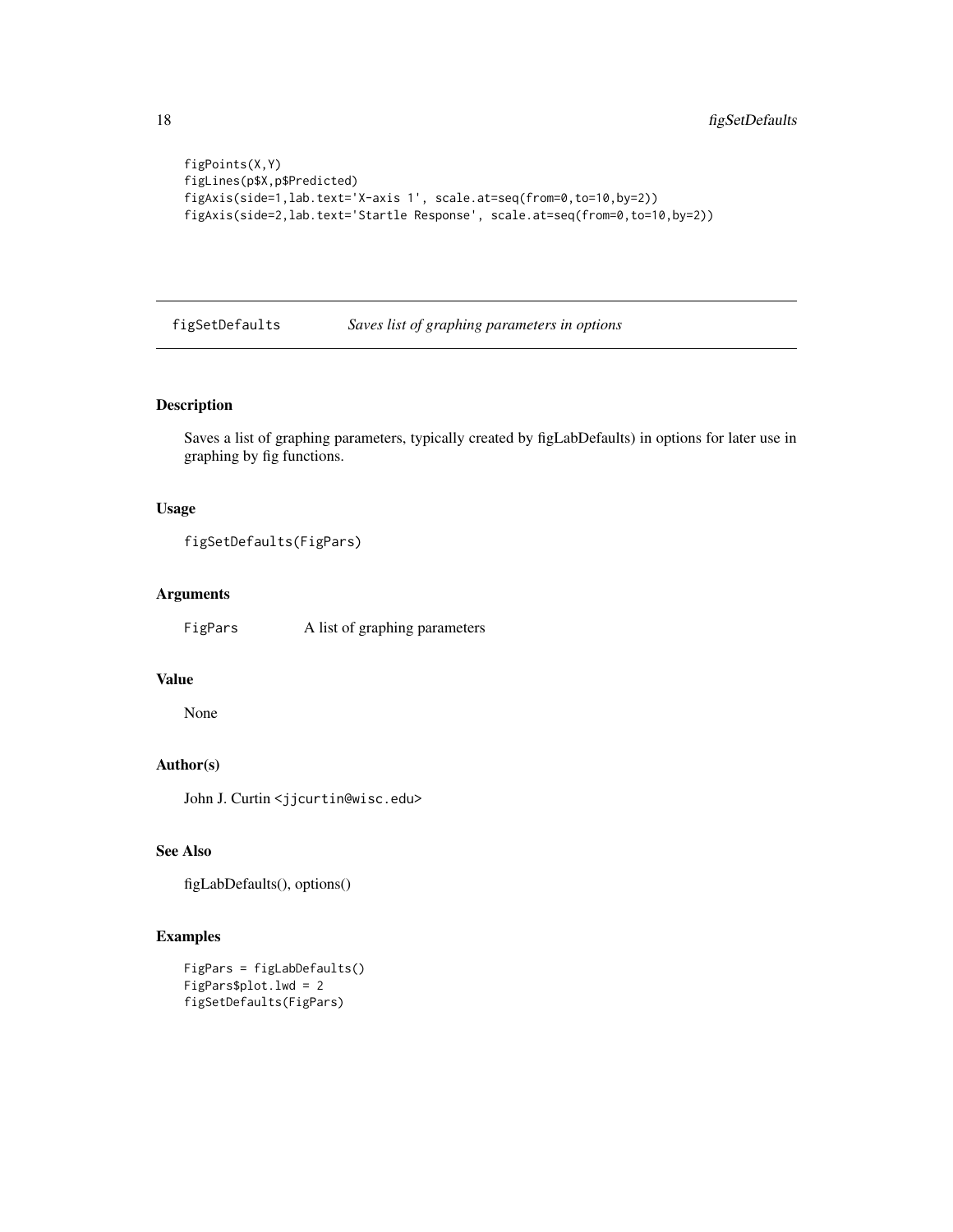<span id="page-18-1"></span><span id="page-18-0"></span>figStripChart *Create strip chart on plot*

### Description

Adds a strip chart (variant of a rug plot that includes density info) to X (or other) axis on a plot

### Usage

```
figStripChart(x, side=1, sshift=0.3, adjoffset=1, strip.col='gray',
                     strip.pch=15, strip.cex= 0.2)
```
### Arguments

| X         | vector of data to plot                                      |
|-----------|-------------------------------------------------------------|
| side      | axis for plot, 1=bottom (default), 2=left, 3= top, 4= right |
| sshift    | scaling parameter for location of plot. Use default         |
| adjoffset | scaling parameter for dot spacing                           |
| strip.col | color of dots. Default is gray                              |
| strip.pch | point type for dots. Default is 15 (small dot)              |
| strip.cex | scaling parameter for size of dots                          |

### Value

No value is returned

### Author(s)

John J. Curtin <jjcurtin@wisc.edu>

figText *Wrapper for standarized use of text()*

#### Description

Wrapper function for standardized use of text() with lab defaults for display

### Usage

```
figText(x, y, label, text.font = NULL, text.cex = NULL, text.adj = NULL, text.col=NULL)
```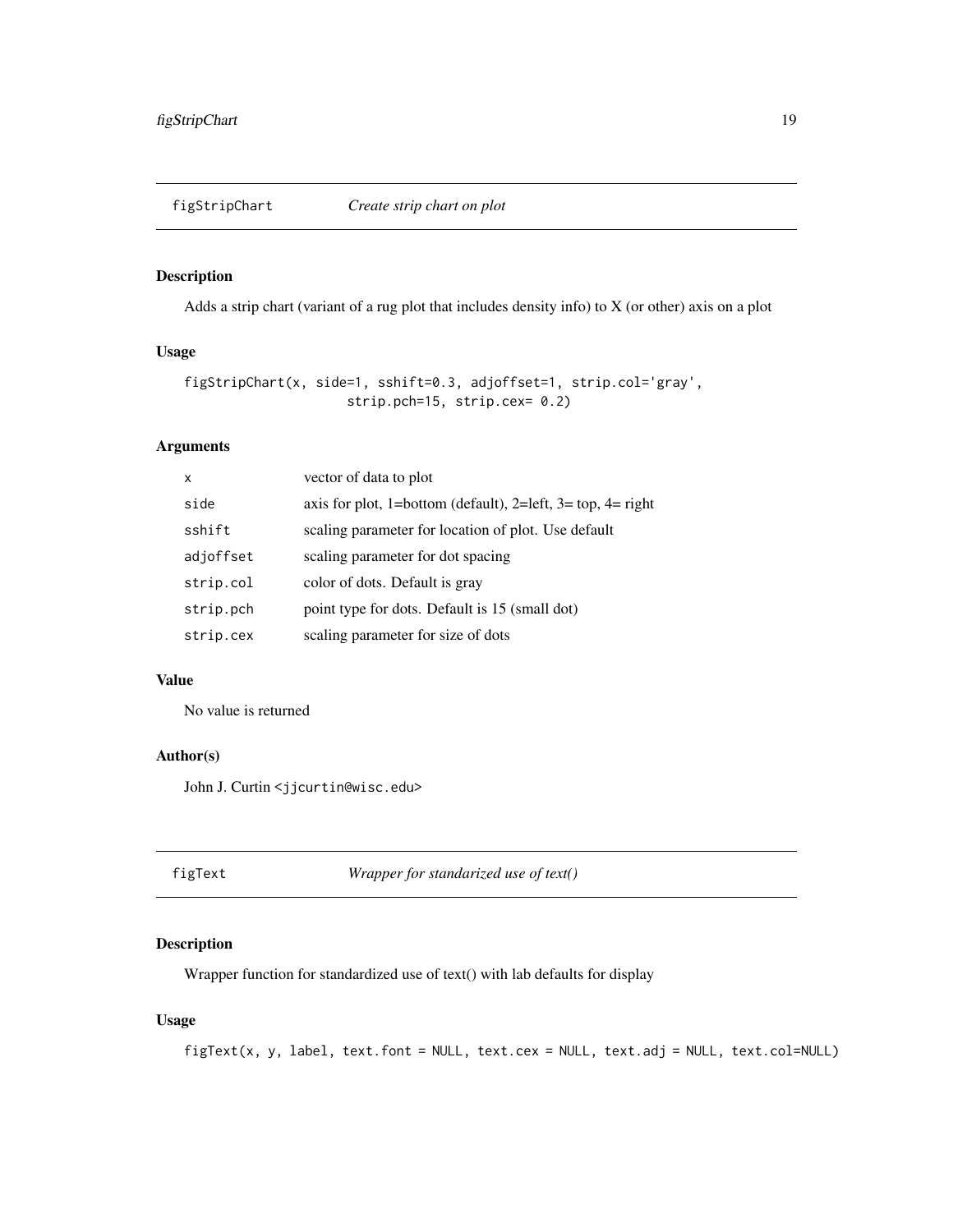#### Arguments

| x, y      | coordinates to plot text                  |
|-----------|-------------------------------------------|
| label     | label/text to plot                        |
| text.font | Text font. Accessed from options if NULL  |
| text.cex  | Text cex. Accessed from options if NULL   |
| text.adj  | Text adj. Accessed from options if NULL   |
| text.col  | Text color. Accessed from options if NULL |

### Value

None

### Author(s)

John J. Curtin <jjcurtin@wisc.edu>

#### See Also

lines(), figLabDefaults(), figSetDefaults(), figNewDevice(), figLines(),figPoints()

### Examples

```
figNewDevice()
figPlotRegion(x=c(0,5), y=c(0,10))
figLines(c(0,10),c(0,10))
figAxis(side=1,lab.text='X-axis 1', scale.at=seq(from=0,to=10,by=2))
figAxis(side=2,lab.text='Startle Response', scale.at=seq(from=0,to=10,by=2))
figText(0,9, 'Figure label')
```
lmSupport-deprecated *Deprecated Functions in lmSupport Package*

#### Description

These functions are provided for compatibility with older versions of the **lmSupport** package and may be removed eventually. These functions may not necessarily work as in previous versions of the lmSupport package. It is strongly recommended that you update your code to use the new functions.

<span id="page-19-0"></span>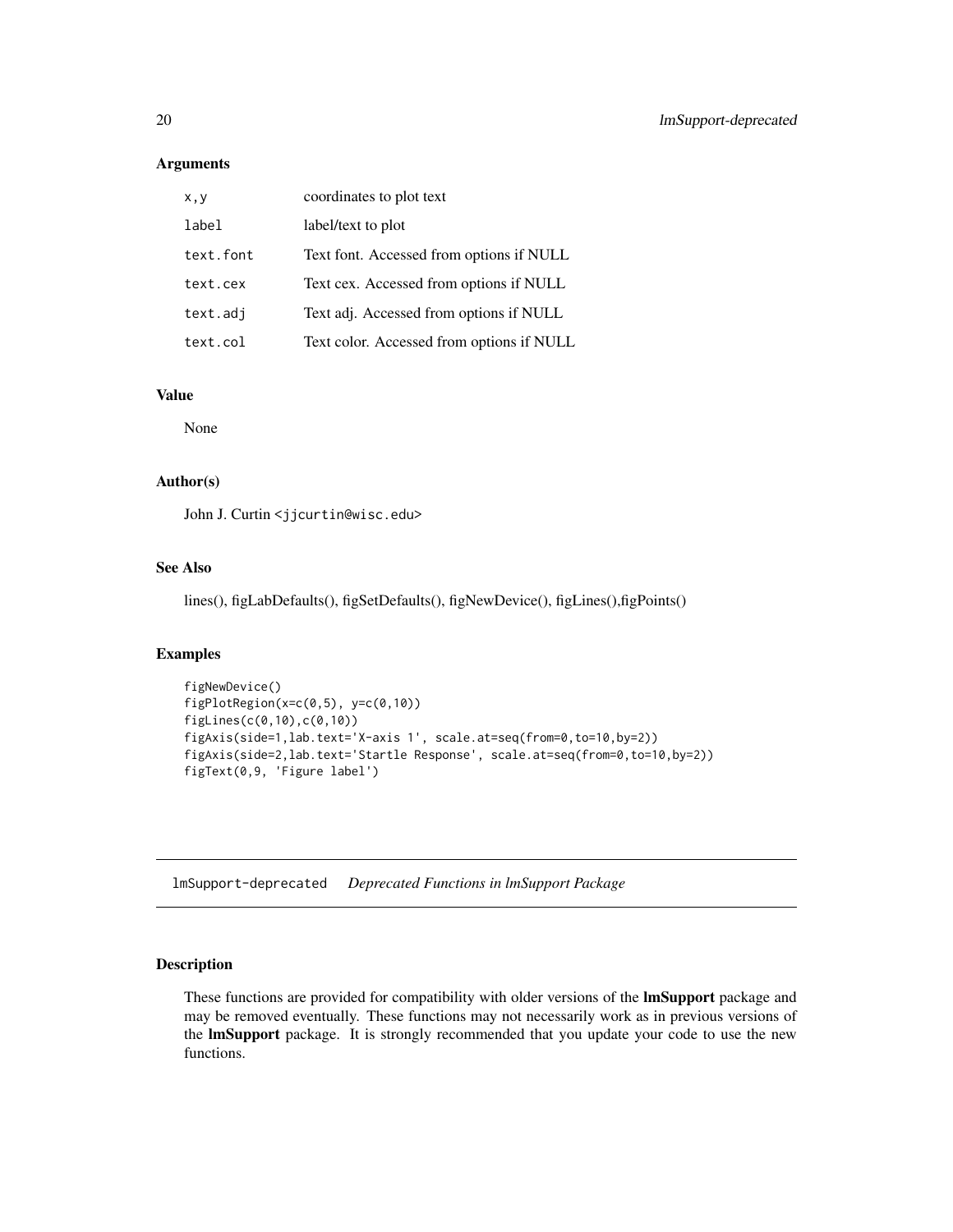<span id="page-20-0"></span>modelAssumptions 21

#### Usage

```
lm.boxCox(...)
lm.codeRegressors(...)
lm.correctSE(...)
lm.deltaR2(...)
lm.describeData(...)
lm.describeGroups(...)
lm.figSum(...)
lm.mergeData(...)
lm.pointEstimates(...)
lm.readDat(...)
lm.removeCases(...)
lm.renameVar(...)
lm.setContrasts(...)
lm.setRownames(...)
lm.stripChart(...)
lm.sumSquares(...)
lm.writeDat(...)
```
### Arguments

```
... pass arguments down.
```
#### Details

lm.boxCox is now a synonym for the [modelBoxCox](#page-21-1) function. lm.codeRegressors is now a synonym for the [varRegressors](#page-37-1) function. lm.correctSE is now a synonym for the [modelCorrectSE](#page-24-1) function. lm.deltaR2 is now a synonym for the [modelCompare](#page-23-1) function. lm.describeData is now a synonym for the [varDescribe](#page-32-1) function. lm.describeGroups is now a synonym for the [varDescribeBy](#page-33-1) function. lm.figSum is now a synonym for the [varPlot](#page-35-1) function. lm.mergeData is now a synonym for the [dfMerge](#page-1-1) function. lm.pointEstimates is now a synonym for the [modelPredictions](#page-27-1) function. lm.readDat is now a synonym for the [dfReadDat](#page-3-1) function. lm.removeCases is now a synonym for the [dfRemoveCases](#page-4-1) function. lm.renameVar is now a synonym for the [varRename](#page-38-1) function. lm.setContrasts is now a synonym for the [varContrasts](#page-31-1) function. lm.setRownames is now a synonym for the [dfRownames](#page-4-2) function. lm. sumSquares is now a synonym for the [modelEffectSizes](#page-25-1) function. lm.stripChart is now a synonym for the [figStripChart](#page-18-1) function. lm.writeDat is now a synonym for the [dfWriteDat](#page-5-1) function.

modelAssumptions *Assess Linear Model Assumptions*

#### Description

Provides diagnositic graphs and score tests to evaluate linear model assumptions of normality, constant variance and linearity. Follows best practices and uses many functions from car package.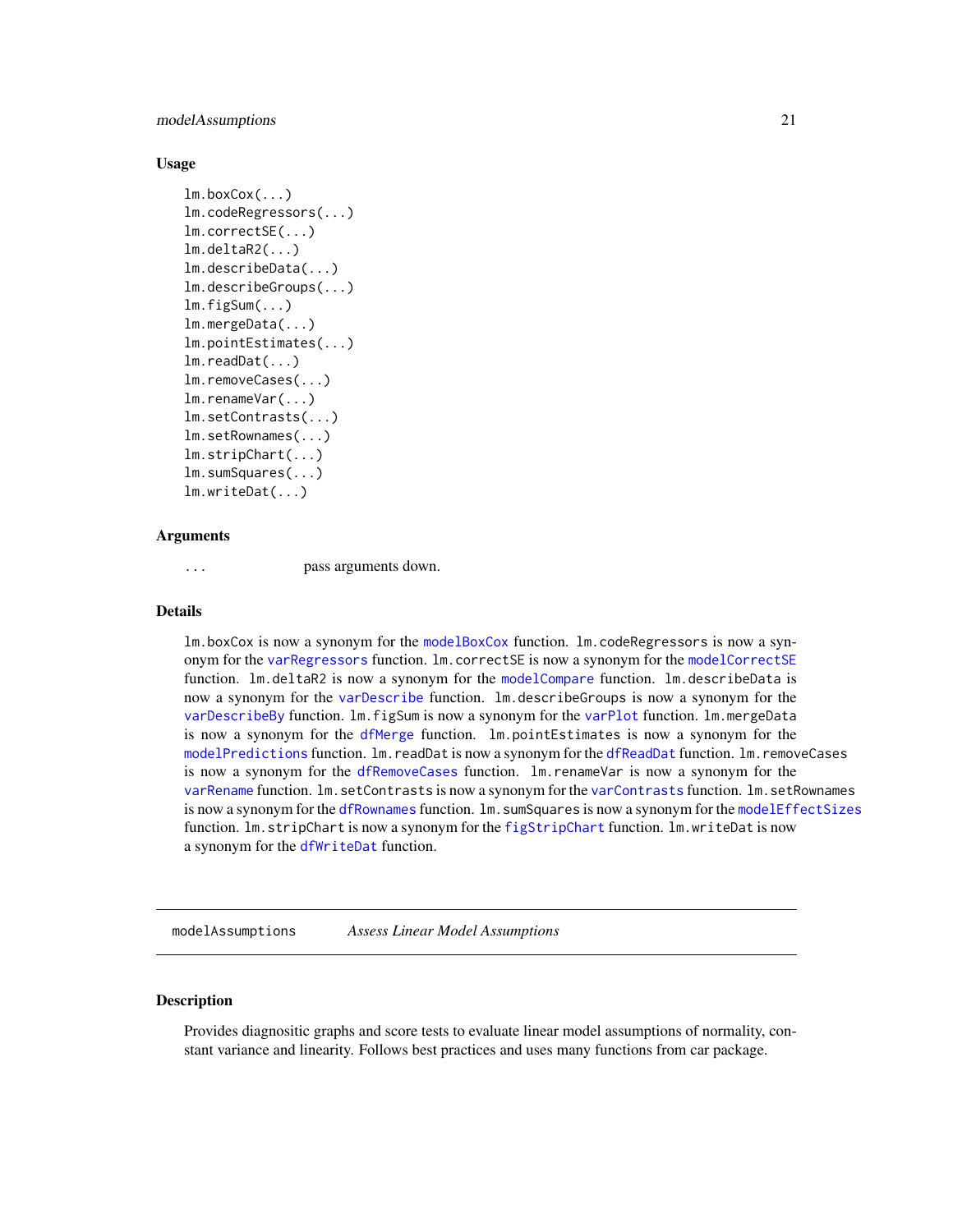#### <span id="page-21-0"></span>Usage

```
modelAssumptions(Model, Type = "NORMAL", ID=row.names(Model$model), one.page = TRUE)
```
#### Arguments

| Model    | a linear model produced by 1m.                                                                                                                             |
|----------|------------------------------------------------------------------------------------------------------------------------------------------------------------|
| Type     | Type = c('NORMAL', 'CONSTANT', 'LINEAR') for normally distributed resid-<br>uals with constant variance, and linear (e.g., mean of residuals 0 for all Y') |
| ID       | Use to identify points. Default = row.names(model\model\model). NULL = no identi-<br>fication                                                              |
| one.page | logical; display all graphs on one page if TRUE (Default).                                                                                                 |

### Author(s)

John J. Curtin <jjcurtin@wisc.edu>

### References

Fox, J. (1991). Regression diagnostics. SAGE Series (79) Quantitative Applictions in the Social Science.

#### Examples

```
m = lm(interlocks~assets+nation, data=car::Ornstein)
modelAssumptions(m,'NORMAL')
modelAssumptions(m,'CONSTANT')
modelAssumptions(m,'LINEAR', ID=NULL)
```
<span id="page-21-1"></span>modelBoxCox *Calculates lambda for Box-Cox power transformation*

### Description

Calcluates and plots log-liklihoods lambda for power transformation of response variable. Reports chi-square test of lambda  $\langle$  > 1. All values of Y must > 0 or function will crash. Add offset to Y if necessary (see example). Default lambda range is -2 to 2. Uses boxCox() from car package.

### Usage

```
modelBoxCox(Model, Lambdas = seq(-2, 2, by = 0.1))
```
#### Arguments

| Model   | an unweighted linear model, produced by 1m.                      |
|---------|------------------------------------------------------------------|
| Lambdas | a vector of lambda values to plot. Default is $seq(-2,2,by=0.1)$ |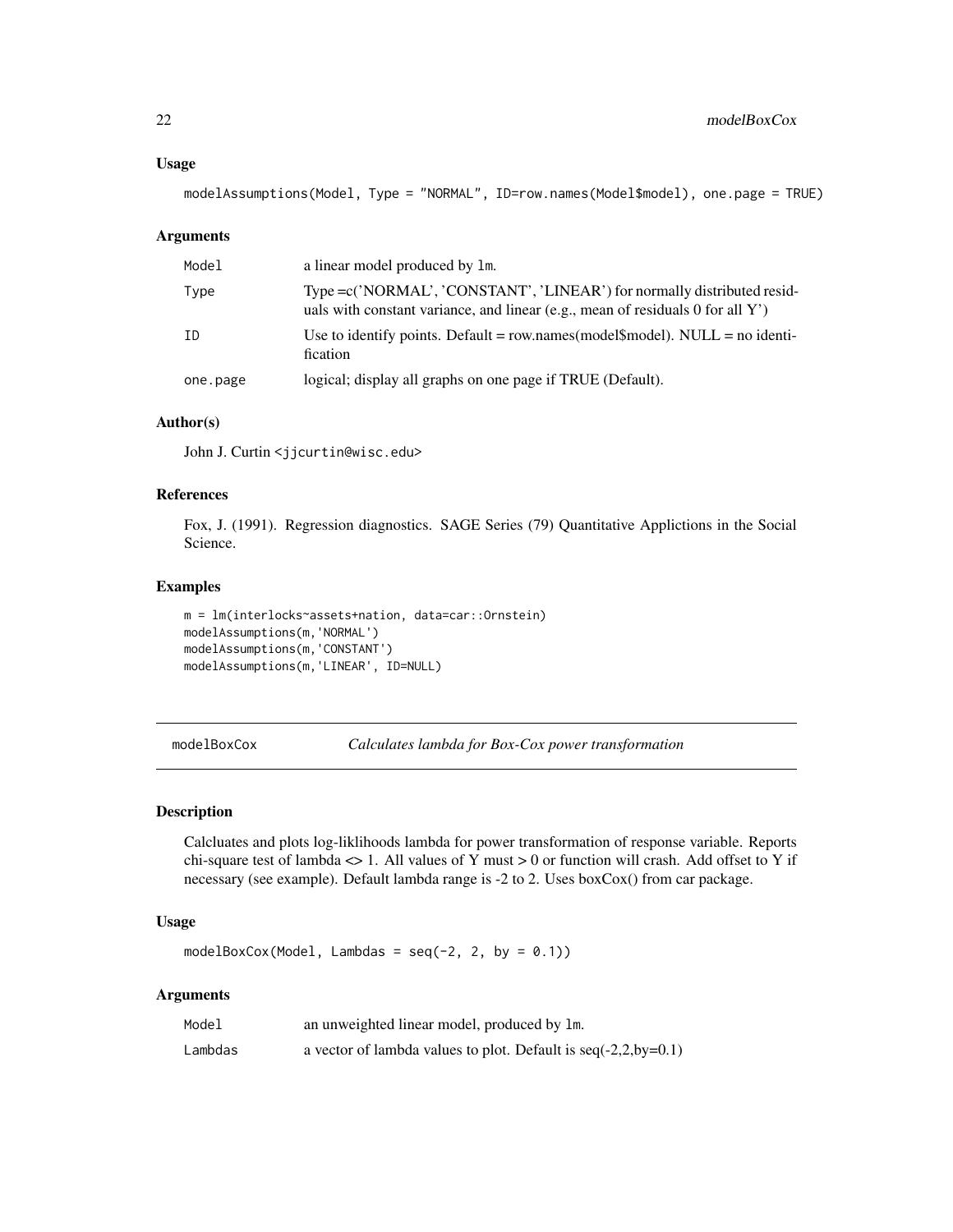### <span id="page-22-0"></span>modelCaseAnalysis 23

#### Author(s)

John J. Curtin <jjcurtin@wisc.edu>

### References

Box, G. E. P. & Cox, D. R. (1964). An analysis of transformations (with discussion). Journal of the Royal Statistical Society, 26, 211-252.

### See Also

boxCox(), boxcox()

#### Examples

 $m = lm(interlocks + 1 ~ ~~assertshation, data=Ornstein)$ modelBoxCox(m)

modelCaseAnalysis *Provides graphs and/or tests for problematic cases for a linear model*

### Description

Provides diagnositic graphs and visual cut points for identification of points that are univaraite outliers, high leverage, regression outliers, and/or influential

#### Usage

modelCaseAnalysis(Model, Type = "RESIDUALS", Term = NULL, ID = row.names(Model\$model))

### Arguments

| Model | a linear model produced by 1m.                                                                                                                                                                                                                                                                                                                                   |
|-------|------------------------------------------------------------------------------------------------------------------------------------------------------------------------------------------------------------------------------------------------------------------------------------------------------------------------------------------------------------------|
| Type  | Type = c('RESIDUALS', 'UNIVARIATE', 'HATVALUES', 'COOKSD', 'DF-<br>BETAS', 'INFLUENCEPLOT' 'COVRATIO') RESIDUALS (default) = regres-<br>sion outliers, UNIVARIATE = univariate outliers, $HATVALUES$ = leverage,<br>$COOKSD$ = model influence, DFBETAS = individual parameter influence, IN-<br>FLUENCEPLOT= leverage X influence, COVRATIO = inflation of SEs. |
| Term  | Term from model to display. Used only by DFBETAS. DEFAULT is NULL<br>with all terms displayed                                                                                                                                                                                                                                                                    |
| ID    | Use to identify points. Default = row.names( $Model\$ $model$ ). NULL = no iden-<br>tification                                                                                                                                                                                                                                                                   |

### Value

Side effect of plot is main goal for function. Also returns a list with Rownames and CaseAnalysis Values for cases identified. No list returned if DFBETAS without single term identified.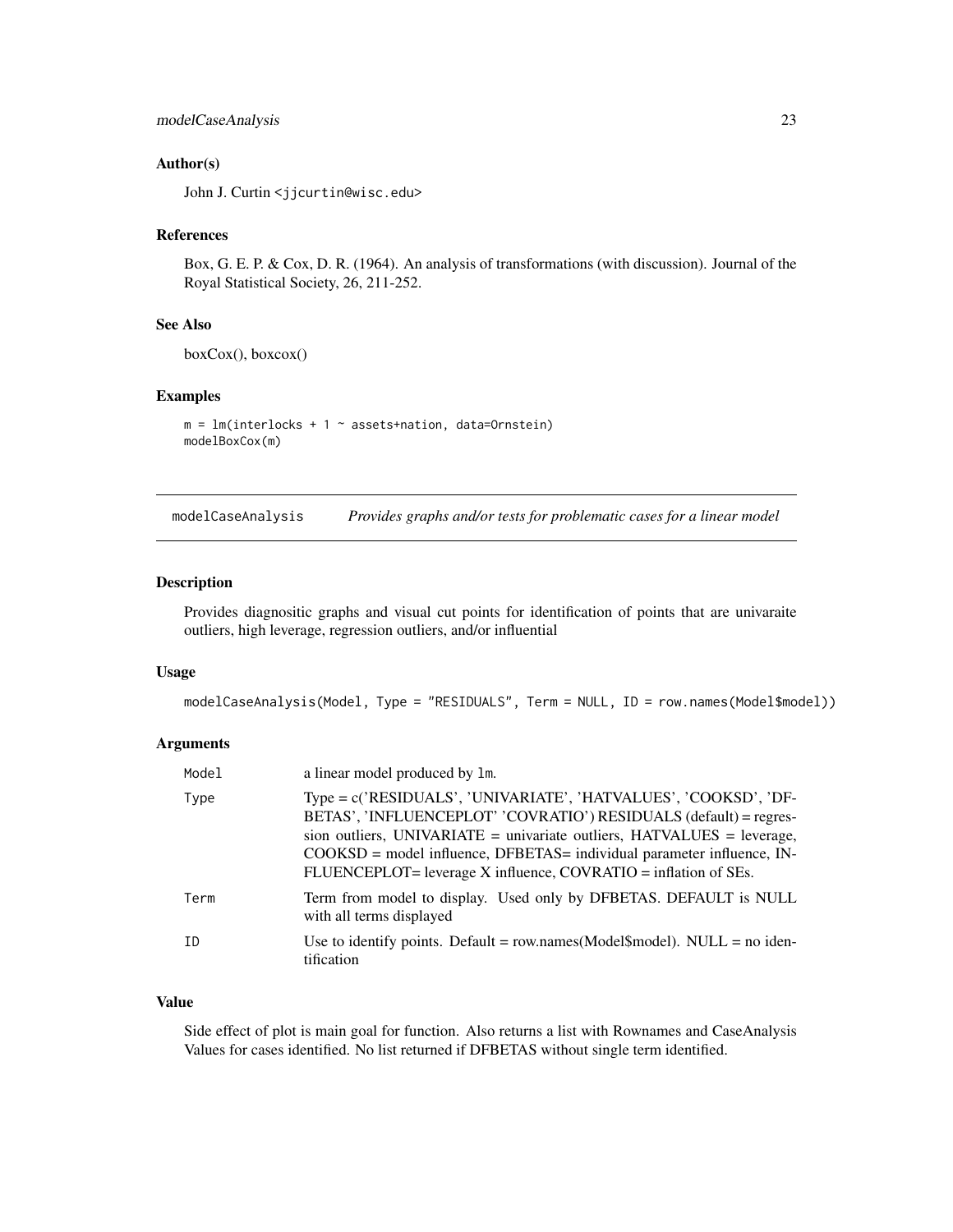#### <span id="page-23-0"></span>Author(s)

John J. Curtin <jjcurtin@wisc.edu>

### References

Fox, J. (1991). Regression diagnostics. SAGE Series (79) Quantitative Applictions in the Social Science.

#### Examples

```
m = lm(interlocks~assets+nation, data=Ornstein)
Cases = modelCaseAnalysis(m,'RESIDUALS')
Ornstein[Cases$Rownames,]
modelCaseAnalysis(m,'DFBETAS')
```

```
modelCaseAnalysis(m,'DFBETAS', 'assets')
```
### <span id="page-23-1"></span>modelCompare *F-tests for nested models*

#### Description

Calculates F-test to compare two models to determine if ModelA significantly reduces SSE from ModelC. Also reports Partial eta2 and Delta R2 for this model comparison. ModelC should contain subset of ModelA regressors.

#### Usage

```
modelCompare(ModelC, ModelA)
```
#### Arguments

| ModelC | a linear model, produced by 1m. This compact model should include a subset of<br>regressors from ModelA                         |
|--------|---------------------------------------------------------------------------------------------------------------------------------|
| ModelA | a linear model, produced by 1m. This augmented model should include all re-<br>gressors from ModelC plus additional regressors. |

### Details

Calculates F test for model comparison  $F = ((\text{sseC} - \text{sseA})/(pA - pC))/(\text{sseA}/(N-pA))$  ndf =  $pA$   $pC$  ddf =  $N - P$ 

### Value

Returns a list with results for model comparison, sses, and other relevant fields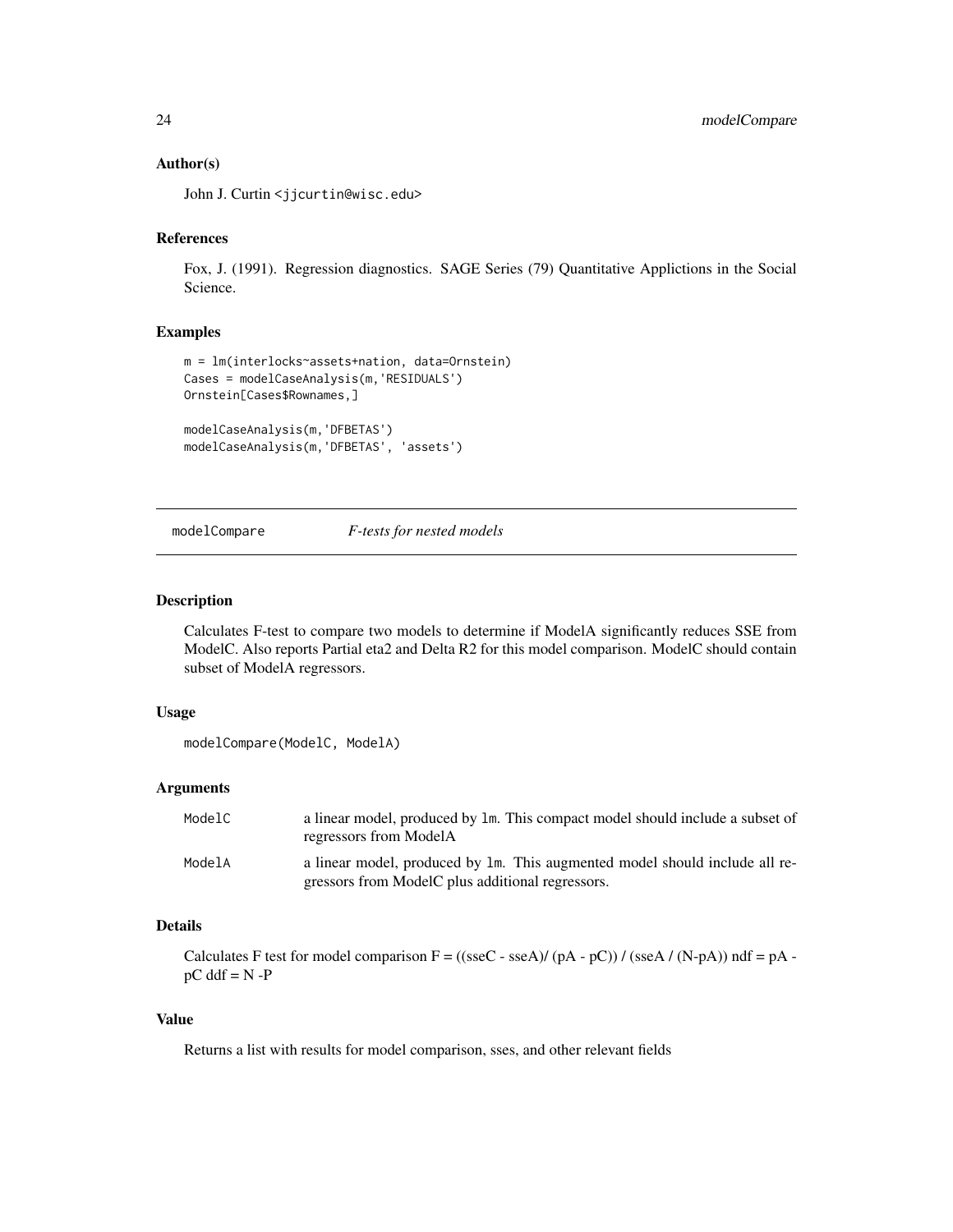### <span id="page-24-0"></span>modelCorrectSE 25

#### Author(s)

John J. Curtin <jjcurtin@wisc.edu>

#### Examples

```
mC = lm(interlocks~assets, data=Ornstein)
mA = lm(interlocks~assets+nation, data=Ornstein)
modelCompare(mC, mA)
```
<span id="page-24-1"></span>

| modelCorrectSE | Calculates White (1980)'s heteroscedascity-corrected SEs and Tests |
|----------------|--------------------------------------------------------------------|
|                | for a linear model                                                 |

#### Description

Calculates heteroscedascity-corrected SEs and associated tests for regression coefficients based on method described by White (1980) using hccm() from car package. Prints tables with orginal and corrected results and returns corrected coefficient table

### Usage

```
modelCorrectSE(Model, Digits=3)
```
#### Arguments

| Model  | an unweighted linear model, produced by 1m.   |
|--------|-----------------------------------------------|
| Digits | digits to print in table output. Default $=3$ |

#### Value

Returns the lm coefficients table with corrected SEs and associated tests

#### Author(s)

John J. Curtin <jjcurtin@wisc.edu>

#### References

Fox, J. (2008). Applied Regression Analysis and Generalized Linear Models, Second Edition. Sage.

Cribari-Neto, F. (2004). Asymptotic inference under heteroskedasticity of unknown form. Computational Statistics and Data Analysis, 45, 215-233.

Long, J. S. and Ervin, L. H. (2000). Using heteroscedasity consistent standard errors in the linear regression model. The American Statistician, 54, 217-224.

White, H. (1980). A heteroskedastic consistent covariance matrix estimator and a direct test of heteroskedasicity. Econometrica, 48, 817-838.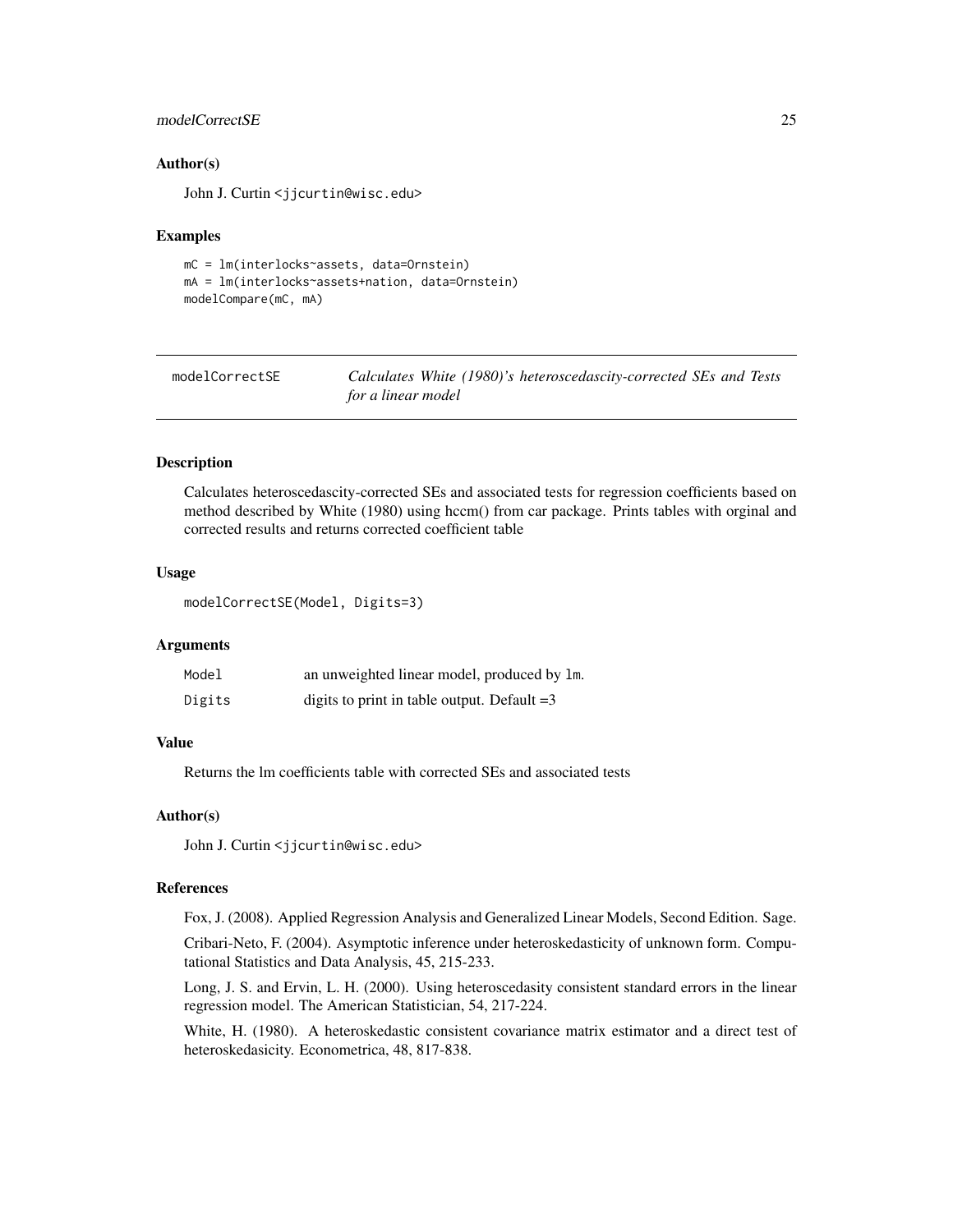### See Also

hccm() in car package

#### Examples

```
m = lm(interlocks~assets+nation, data=Ornstein)
modelCorrectSE(m)
```
<span id="page-25-1"></span>modelEffectSizes *Calculates effect size indices based on Sums of Squares*

### Description

Calculates unique SSRs, SSE, SST. Based on these SSs, it calculates partial eta2 and delta R2 for all effects in a linear model object. For categorical variables coded as factors, it calculates these for multi-df effect. Manually code regressors to get 1 df effects Uses car::Anova() with Type 3 error

#### Usage

```
modelEffectSizes(Model, Print = TRUE, Digits = 4)
```
### Arguments

| Model  | a linear model, produced by 1m              |
|--------|---------------------------------------------|
| Print  | Display results to screen. Default $= TRUE$ |
| Digits | Number of digits for printing effect sizes  |

#### Value

Returns a list with fields for effect sizes, SSE, and SST.

#### Author(s)

John J. Curtin <jjcurtin@wisc.edu>

#### See Also

Anova()

```
m = lm(interlocks~assets+nation, data=Ornstein)
modelEffectSizes(m)
```
<span id="page-25-0"></span>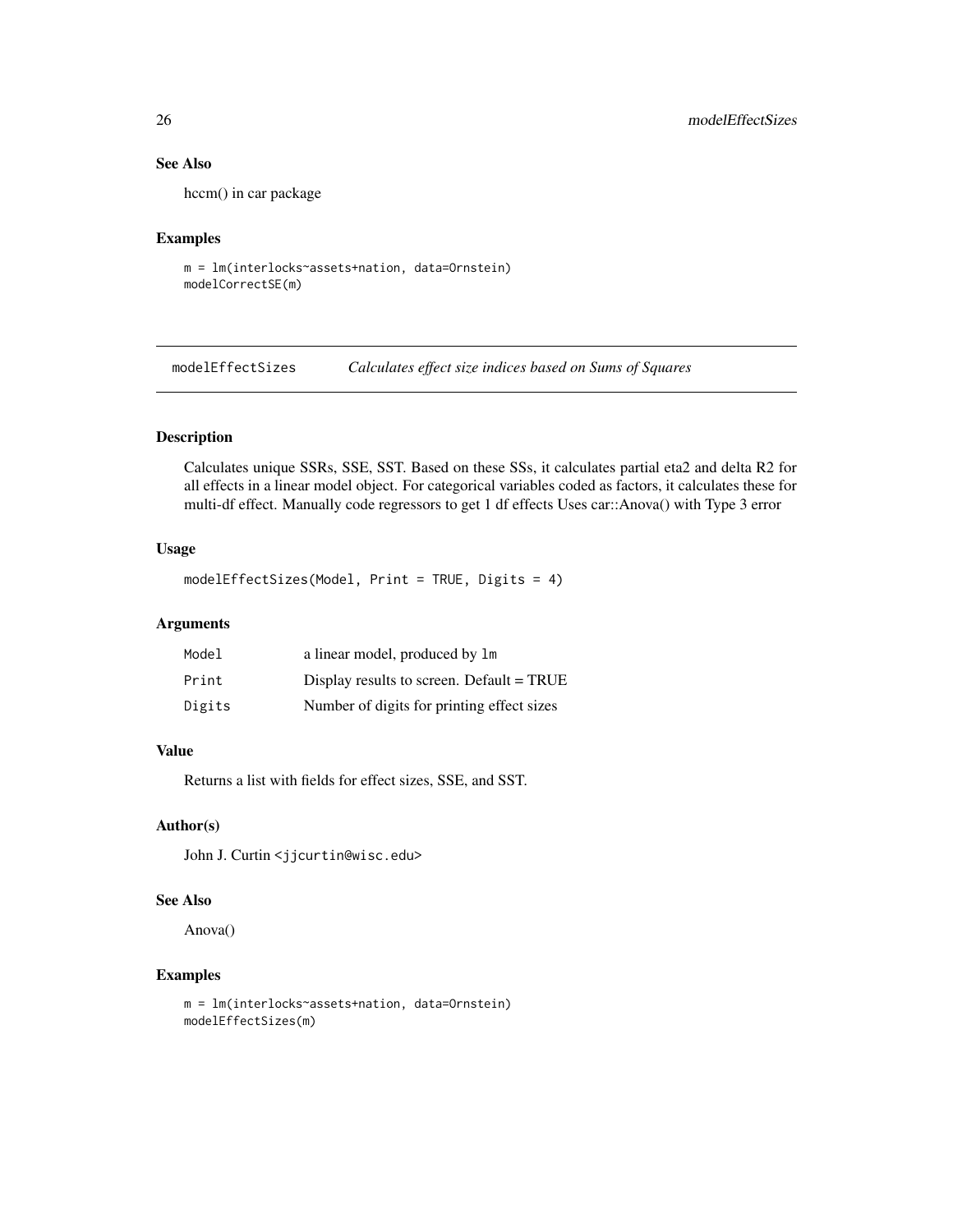<span id="page-26-0"></span>

Simple wrapper to return model errors using residuals() function. Implemented simply to match terminology to 610/710 GLM course. Also prints(but does not return) model SSE

#### Usage

```
modelErrors(Model)
```
### Arguments

Model an lm model obect

### Value

Returns vector of model errors (residuals) from sample

#### Author(s)

John J. Curtin <jjcurtin@wisc.edu>

#### See Also

residuals, lm

#### Examples

```
m = lm(interlocks~assets+nation, data=Ornstein)
modelErrors(m)
```
modelPower *Calculate power for GLM tests*

#### Description

Wrapper to calculate power for tests of paramter estimates or full model in GLM based on Cohen's tables and using pwr.f2.test in pwr packag. Allows use of partial eta squared or delta R2 rather than just f2 as effect size. If you provide power, it returns v, if you provide v, it returns power. You must specific effect size as either f2, partial eta2, or delta R2 with model R2.

#### Usage

```
modelPower(u=NULL, v=NULL, alpha=0.05, power=NULL, f2=NULL, peta2=NULL, dR2=NULL, R2=NULL)
```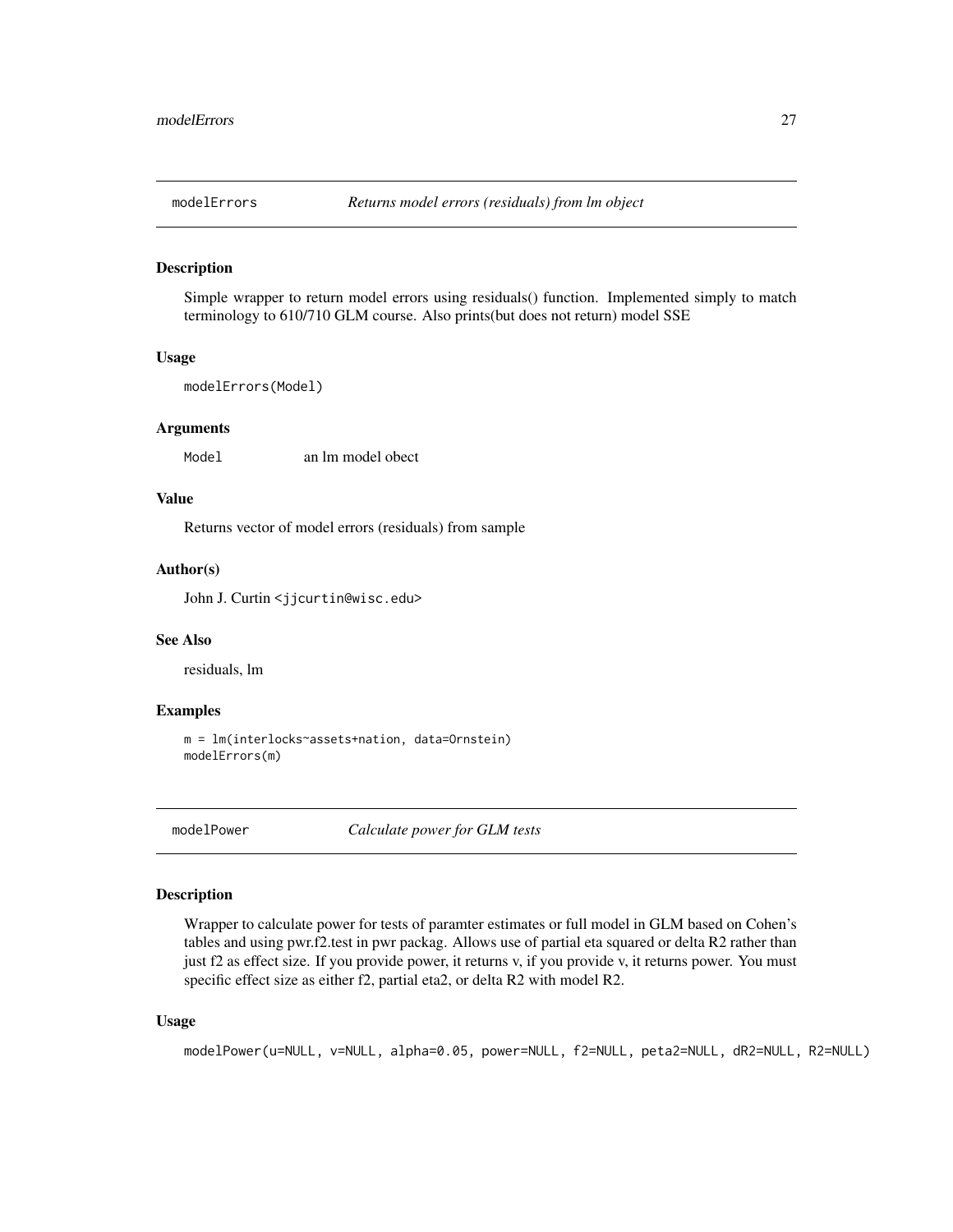### <span id="page-27-0"></span>Arguments

| u              | numerator degrees of freedom for effect; PA-PC in model comparision terms  |
|----------------|----------------------------------------------------------------------------|
| $\mathsf{V}$   | denominator degrees of freedom for effect; N-PA in model comparision terms |
| alpha          | alpha for statistical test                                                 |
| power          | power for statistical test                                                 |
| f <sub>2</sub> | f <sub>2</sub> effect size                                                 |
| peta2          | partial eta2 effect size                                                   |
| dR2            | delta R2 effect size; if provided must also specify R2                     |
| R <sub>2</sub> | Model R2, only need if using Delta R2 as effect size                       |

### Value

Returns either power or v from analyis.  $N^* = v + PA$ 

### Author(s)

John J. Curtin <jjcurtin@wisc.edu>

### See Also

pwr.f2.test

### Examples

```
modelPower(u=1, power=.90, peta2=.157)
modelPower(u=1, v=75, peta2=.157)
```
<span id="page-27-1"></span>modelPredictions *Provides predicted values for sample or new data. New predictions include SEs*

#### Description

If no data are provided, modelPredictions returns a numeric vector predicted values for the sample, functioning as a simple wrapper for fitted.values(). If a dataframe with new values for Xs are provided, modelPredictions adds prediced values and SEs for these new data to the dataframe using predict() from car package.

### Usage

```
modelPredictions(Model, Data=NULL, Label = NULL, Type = 'response')
```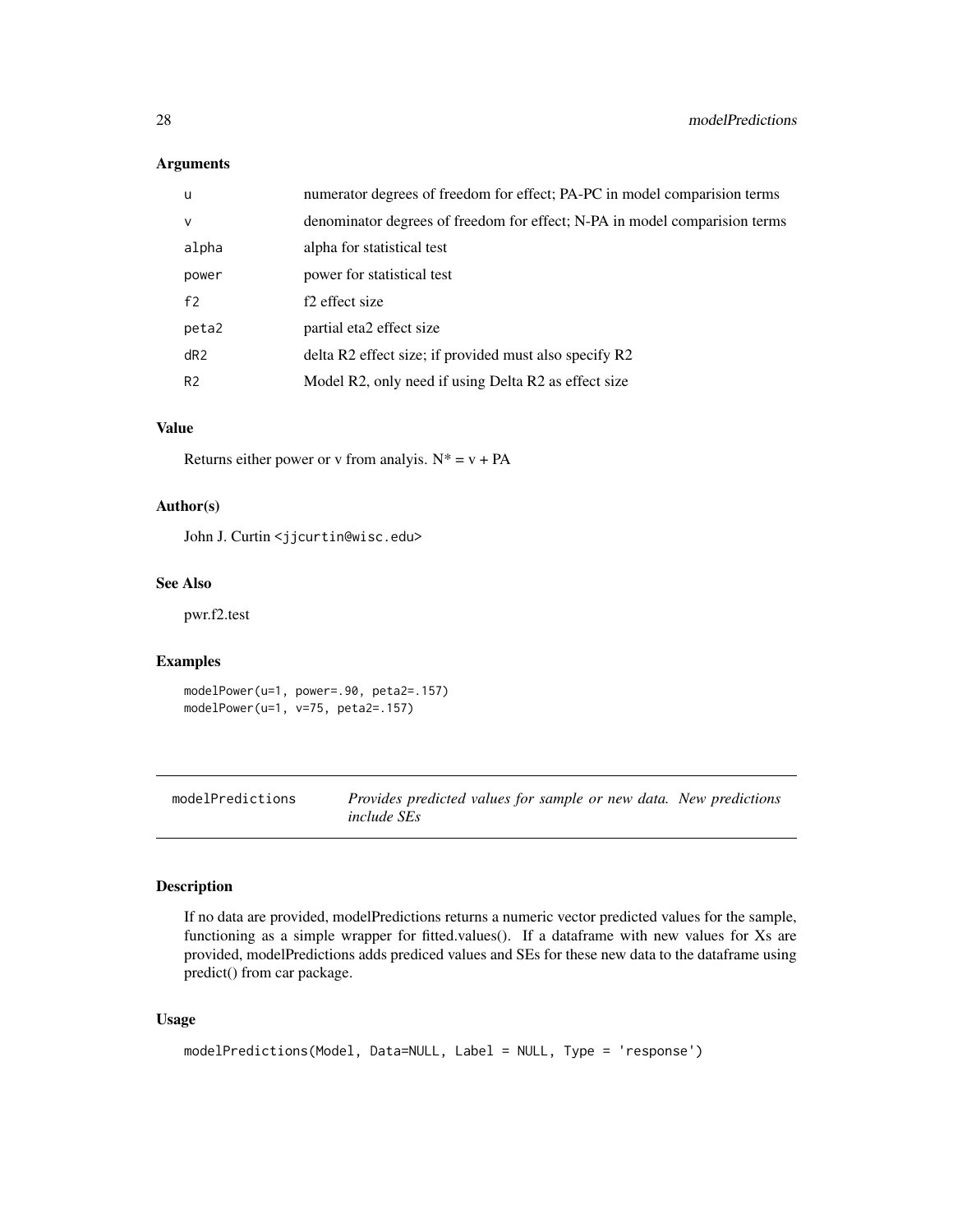#### <span id="page-28-0"></span> $\text{modelR2}$  29

#### Arguments

| Model | a linear model, produced by 1m.                                                                                                                           |
|-------|-----------------------------------------------------------------------------------------------------------------------------------------------------------|
| Data  | a data frame containg cases for predictions. Must include all regressors from<br>model. Default is NULL with predictions returned for the current sample. |
| Label | A string label to append to variable names for predicted values, CIs and SE.<br>Default is NULL with no append                                            |
| Type  | 'response' or 'link'. Used only for glm objects. see predict()                                                                                            |

### Value

If Data=NULL, returns a numeric vector of predicted values for sample. If Data are provided, adds four new columns at the front of the dataframe These variables are named Predicted (prediced value), CILo (lower bound of  $-1$  SE from Predicted), CIHi (upper bound of  $+1$  SE), and SE (Standard error of predicted value). NOTE: For GLM, +-1 SE are calculated on the link scale and then converted to the response scale (which will be asymetric) if Type = response. If Label is not NULL, than Label is appended to end of these four variable names.

#### Author(s)

John J. Curtin <jjcurtin@wisc.edu>

### See Also

predict(), fitted.values()

#### Examples

```
##make plot of predicted values with 1SE error bands for CAN
m = lm(interlocks~assets+nation, data=Ornstein)
dNew = data.frame(assets = seq(1000,100000, by=1000),nation='CAN')
dNew = modelPredictions(m, dNew)
plot(dNew$assets,dNew$Predicted, type = 'l', col= 'red')
lines(dNew$assets,dNew$CILo, type = 'l', col= 'gray', lwd =.5)
lines(dNew$assets,dNew$CIHi, type = 'l', col= 'gray', lwd =.5)
##Return predicted values for sample
```
P = modelPredictions(m)

modelR2 *Model R2, adjusted R2 and F-test*

### **Description**

Reports model R2, adjusted R2, and F-test of model R2.

#### Usage

modelR2(Model, Print=TRUE)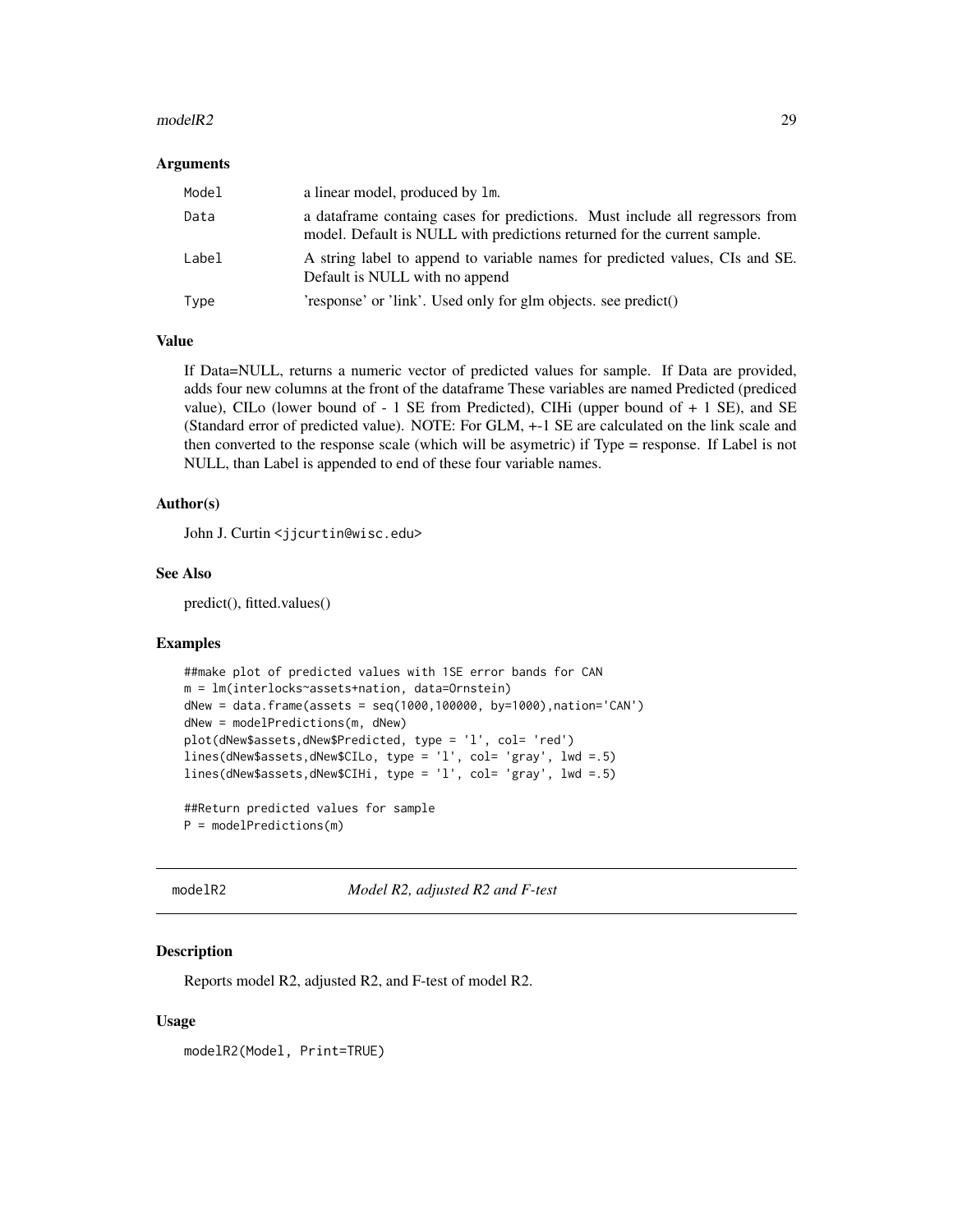#### <span id="page-29-0"></span>30 modelRmd

#### Arguments

| Model | an lm model object                       |
|-------|------------------------------------------|
| Print | print results to screen. Default is TRUE |

### Value

Returns full list object from modelSummary() with many stats

#### Author(s)

John J. Curtin <jjcurtin@wisc.edu>

### See Also

lm, modelSummary, summary

### Examples

```
m = lm(interlocks~assets+nation, data=Ornstein)
modelR2(m)
```

| modelRmd | Returns a formatted string for stats reporting from a model in R Mark- |
|----------|------------------------------------------------------------------------|
|          | down                                                                   |

### Description

Returns a formatted string to report the B, CI, partial-eta2, t, and p-value for an effect from an lm model. This formatted string is apporpriate for use in an R Markdown document for a dynamic report of research results.

#### Usage

```
modelRmd(effect, mod, B=1, CI=B, statistic='t', pe=2)
```
### Arguments

| effect    | Text label for effect from lm                                                            |
|-----------|------------------------------------------------------------------------------------------|
| mod       | object returned from $lm()$                                                              |
| B         | number of decimal places for report of B; NULL if B should not be reported               |
| CI        | number of decimal places for report of Bs in 95 CI; NUII if CI should not be<br>reported |
| statistic | test statistic to report: 't' or 'F'                                                     |
| pe        | number of decimal places for report of partial eta2. Null if should not be reported      |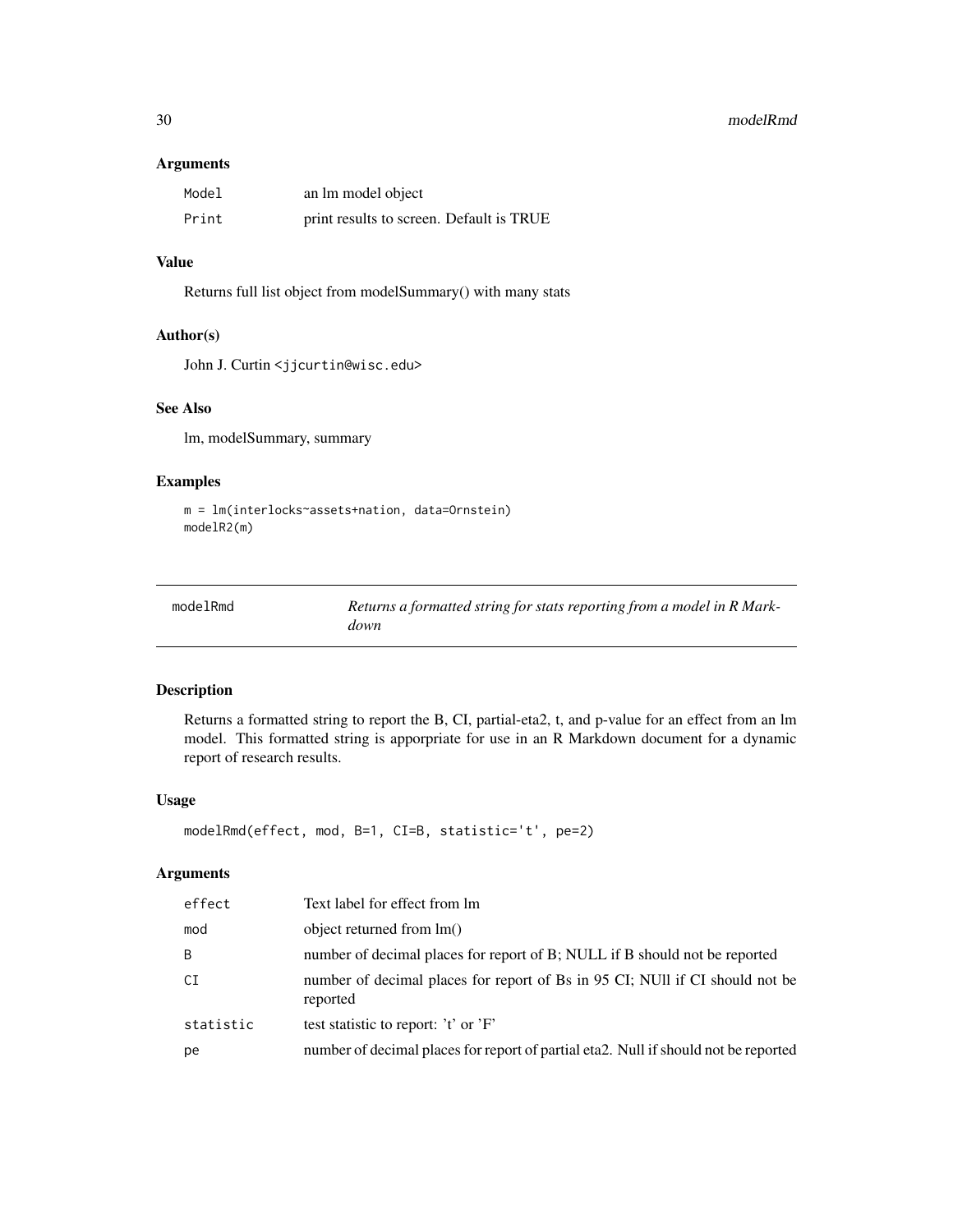### <span id="page-30-0"></span>modelSummary 31

#### Value

Returns a formatted string that can be directly included in a R Markdown file for a dynamic report

#### Author(s)

John J. Curtin <jjcurtin@wisc.edu>

modelSummary *summary of results for lm model*

#### Description

This is a modified version of summary for use with an lm, glm, or lmer object. It provides results that align better with Brauer/Curtin perspective on these linear models from their graduate statistics series

#### Usage

 $modelSummary(Model, t = TRUE, Print = TRUE, Digits = 4)$ 

#### Arguments

| t.<br>tests of parameter estimates<br>Print<br>Print output to screen. Default is TRUE<br>Number of digits for values in coefficients table. Default $= 4$<br>Digits | Model | a linear model, produced by 1m.                                                  |
|----------------------------------------------------------------------------------------------------------------------------------------------------------------------|-------|----------------------------------------------------------------------------------|
|                                                                                                                                                                      |       | Indicates if t-statistics (TRUE; Default) or F-statistics should be reported for |
|                                                                                                                                                                      |       |                                                                                  |
|                                                                                                                                                                      |       |                                                                                  |
|                                                                                                                                                                      |       |                                                                                  |

### Details

Reports model summary results from an lm object. Results include parameter estimates and their tests, SSE, model R2

#### Value

Returns a list with results for model.

### Author(s)

John J. Curtin <jjcurtin@wisc.edu>

#### See Also

summary, modelR2

```
m = lm(interlocks~assets+nation, data=Ornstein)
modelSummary(m)
```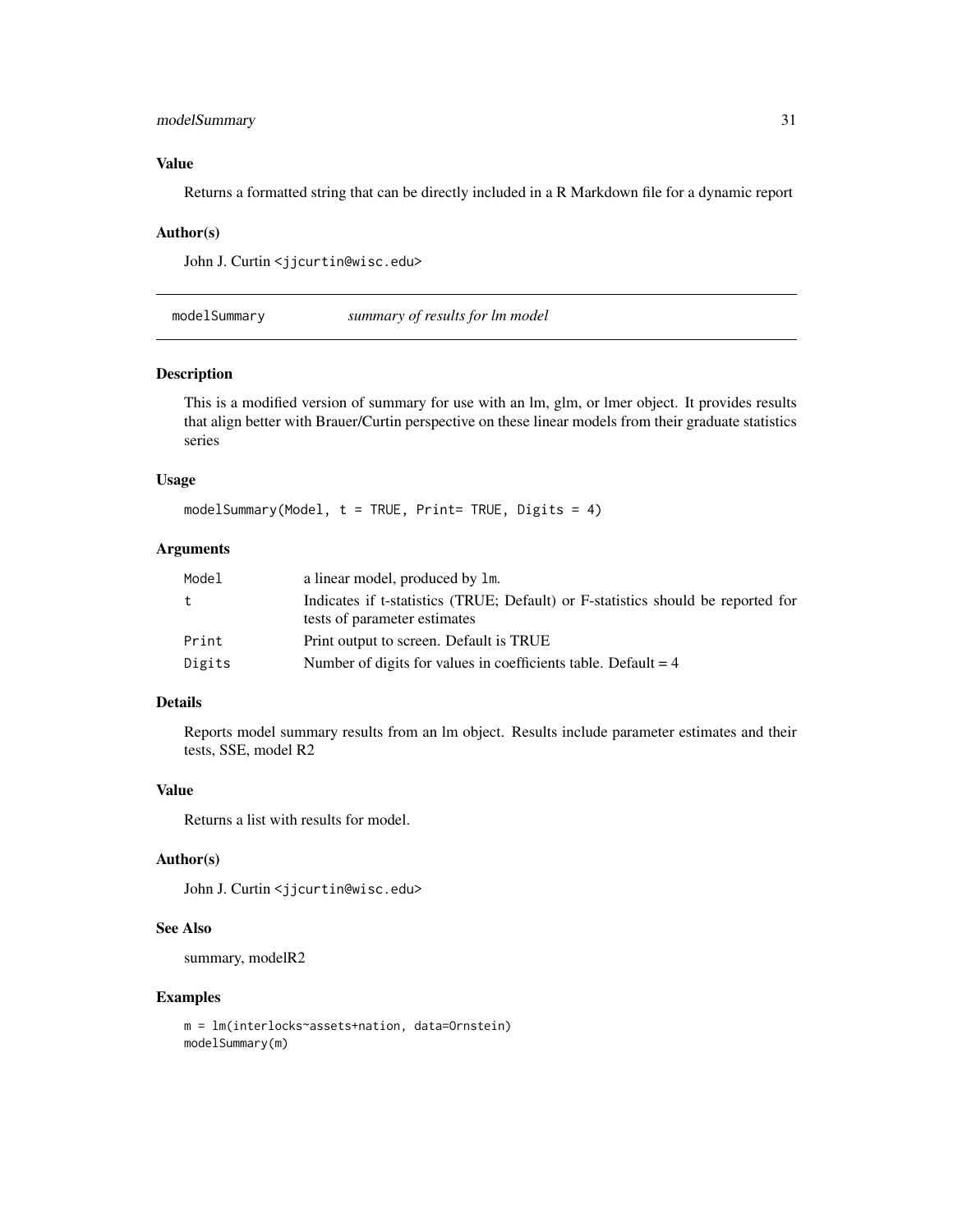<span id="page-31-1"></span><span id="page-31-0"></span>

Calculates contrast matrix for a specified contrast type. Options include DUMMY, POC, HELMERT, **EFFECTS** 

### Usage

```
varContrasts(TheFactor, Type = "DUMMY", RefLevel = length(levels(TheFactor)),
      POCList = NULL, Labels = NULL)
```
### Arguments

| TheFactor | factor from dataframe                                                                                                                                                                                                                                                                                                                                                                                                                                                                       |
|-----------|---------------------------------------------------------------------------------------------------------------------------------------------------------------------------------------------------------------------------------------------------------------------------------------------------------------------------------------------------------------------------------------------------------------------------------------------------------------------------------------------|
| Type      | type of contrast, Options include DUMMY (default), POC, HELMERT, or EF-<br><b>FECTS</b>                                                                                                                                                                                                                                                                                                                                                                                                     |
| RefLevel  | Reference level for contrast. Only applies to DUMMY, HELMERT, and EF-<br>FECTS. For DUMMY: RefLevel is numeric index of control/reference category<br>(i.e. coded 0 for all regressors). For HELMERT: RefLevel $= 1$ indicates re-<br>verse HELMERT ( <i>i.e., last vs. earlier, second to last vs. earlier, etc), RefLevel</i><br>= 'Highest Level' indicates forward HELMERT (i.e., first vs. later, second vs.<br>later, etc). For EFFECTS: RefLevel is numeric index of excluded level. |
| POCList   | if Type = POC, a list of Contrasts is required in POCList; e.g., $list(c(1,0,-1))$ ,<br>$c(-1,2,-1)$ ). Best to provide as whole numbers. Function will re-scale to unit<br>weighted contrasts.                                                                                                                                                                                                                                                                                             |
| Labels    | if Type = POC, Labels can be provided. If NULL (Default), contrast labels are<br>POC1, POC2, etc.                                                                                                                                                                                                                                                                                                                                                                                           |

### Details

Use the contrast matrix with contrasts() to set contrast for a specific factor in dataframe.

#### Value

Returns contrast matrix for indicated type of contrast.

### Author(s)

John J. Curtin <jjcurtin@wisc.edu>

#### See Also

[contrasts](#page-0-0)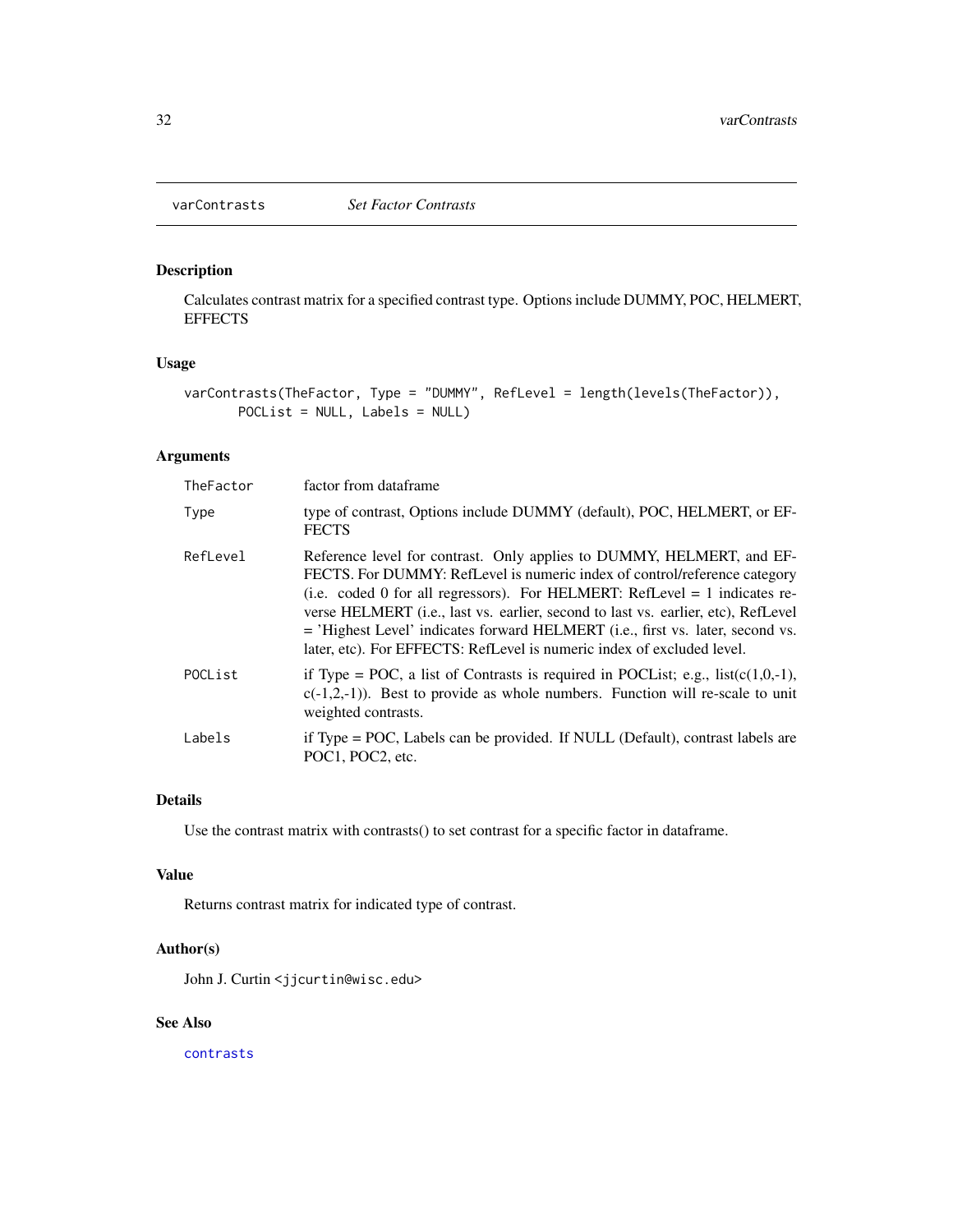#### <span id="page-32-0"></span>varDescribe 33

### Examples

```
d = data-frame(f = factor(c('f1', 'f2', 'f3')))contrasts(d$f)
##set as DUMMY with last category as reference
contrasts(d$f) = varContrasts(d$f, Type='DUMMY', RefLevel = 3)
##set as POC with user defined labels
contrasts(d$f) = varContrasts(d$f, Type='POC', POCList = list(c(2,-1,-1),c(0,1,-1)),
                Labels = c('f1_v_f2f3', 'f2_v_f3'))
##set as reverse HELMERT
contrasts(d$f) = varContrasts(d$f, Type='HELMERT', RefLevel = 1)
##set as EFFECTS, excluding f3 vs. grand mean contrast
contrasts(d$f) = varContrasts(d$f, Type='EFFECTS', RefLevel = 3)
```
<span id="page-32-1"></span>varDescribe *Provides typical descriptive statistics for data frame*

### Description

Provides three levels of detail regarding descriptive statistics for a data frame. Based on describe() function from psych package

#### Usage

```
varDescribe(Data, Detail = 2, Digits=2)
```
### Arguments

| Data   | a data frame                                                                                   |
|--------|------------------------------------------------------------------------------------------------|
| Detail | Indicates level of detail for descriptives, 1=minimal, 2=typical (default), $3=$ de-<br>tailed |
| Digits | Number of decimal places to display; NULL = display all sig digits. Default = 2.               |

#### Value

Returns table with descriptive statistics rounded to digits.

#### Author(s)

John J. Curtin <jjcurtin@wisc.edu>

### See Also

describe lm.describeGroups describe.by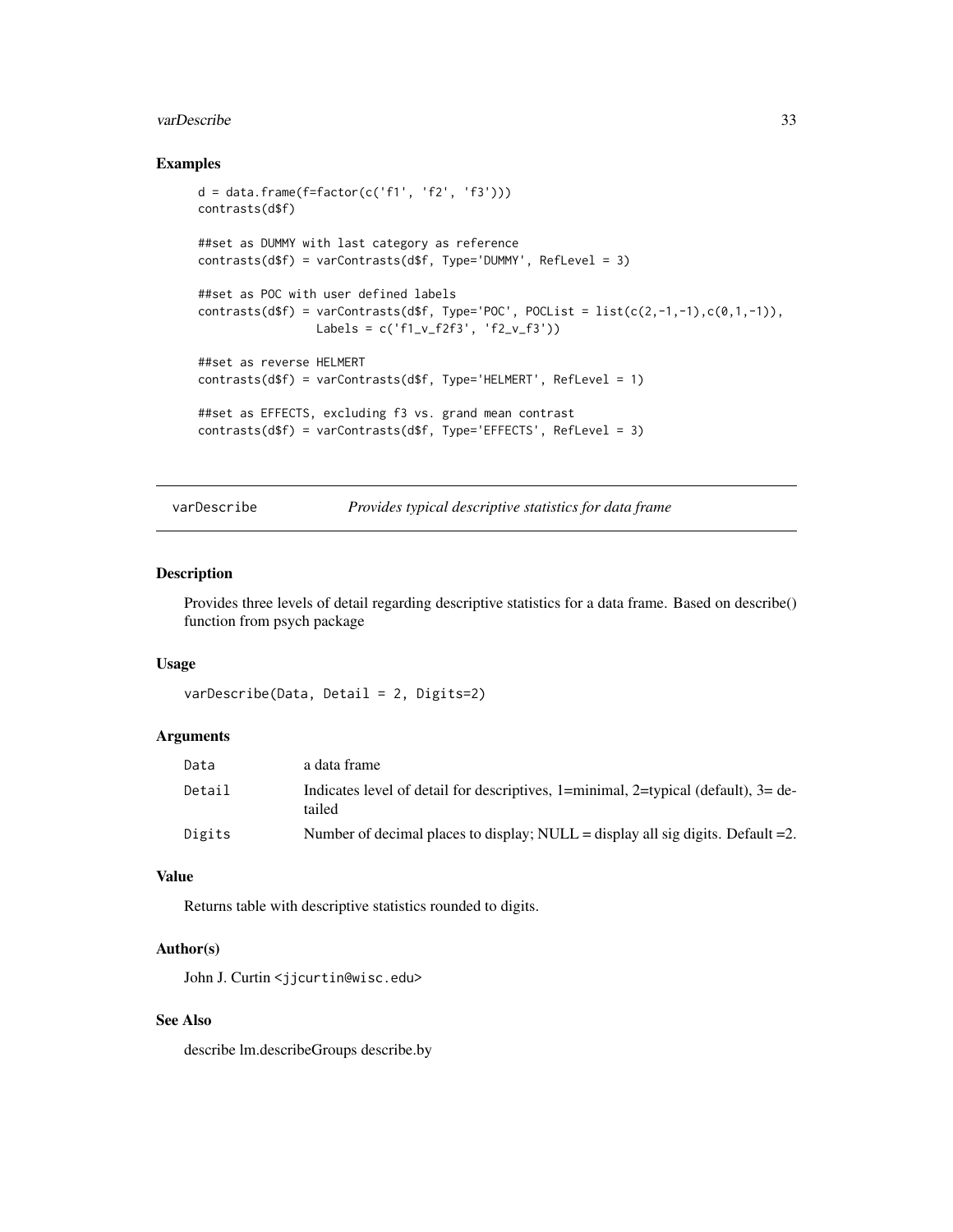#### Examples

```
varDescribe(Ornstein)
varDescribe(Ornstein, Detail=3)
varDescribe(Ornstein, Detail=2, Digits=1)
```
<span id="page-33-1"></span>varDescribeBy *Provides common desriptives for dataframe by factor(s)*

#### Description

Provides commons descriptive statistics for a data frame split on some factor or combination of factors. Essentially a wrapper for varDescribe() and by().

#### Usage

varDescribeBy(Data, IVList)

#### **Arguments**

| Data   | a dataframe                                 |
|--------|---------------------------------------------|
| IVList | list of one or more factors from data frame |

#### Value

An object of class "by", giving the results from varDescribe() applied to each subset.

#### Author(s)

John J. Curtin <jjcurtin@wisc.edu>

### Examples

varDescribeBy(Adler,list(Adler\$expectation,Adler\$instruction))

varMarkdown *Returns a formatted string for stats reporting in R Markdown*

### Description

Returns a formatted string to report the B, CI, partial-eta2, t, and p-value for an effect from an lm mode. This formatted string is apporpriate for use in an R Markdown document for a dynamic report of research results.

#### Usage

```
varMarkdown(effect, mod, modsum, statistic='t', B=1, CI=B, pe=2)
```
<span id="page-33-0"></span>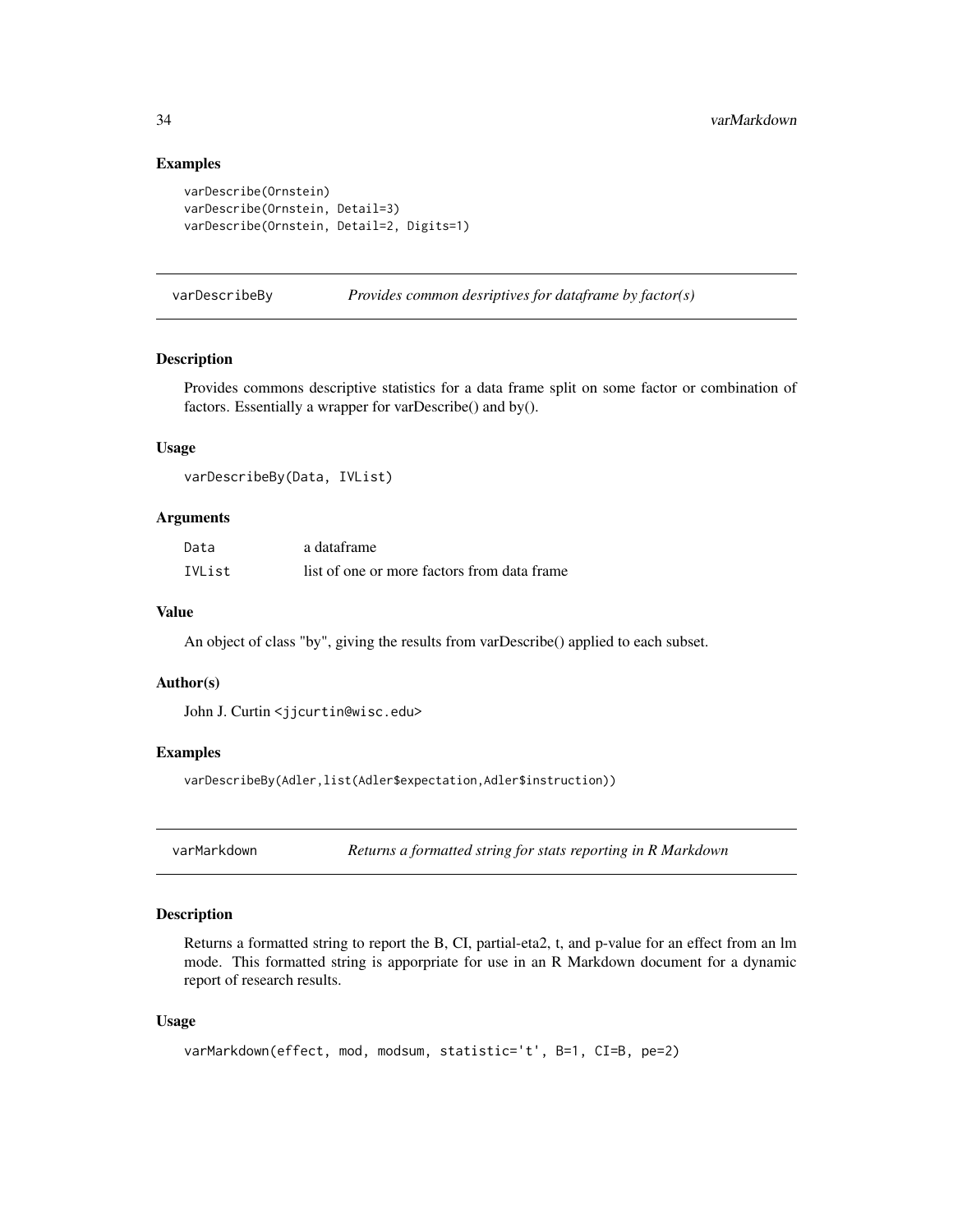#### <span id="page-34-0"></span>varOdd 35

### Arguments

|     | effect    | Text label for effect from lm                                                            |
|-----|-----------|------------------------------------------------------------------------------------------|
| mod |           | object returned from lm()                                                                |
|     | modsum    | object returned from summary() or modelSummary()                                         |
|     | statistic | test statistic to report: 't' or 'F'                                                     |
| B   |           | number of decimal places for report of B; NULL if B should not be reported               |
| CI  |           | number of decimal places for report of Bs in 95 CI; NUII if CI should not be<br>reported |
| pe  |           | number of decimal places for report of partial eta2. Null if should not be reported      |

### Value

Returns a formatted string that can be directly included in a R Markdown file for a dynamic report

### Author(s)

John J. Curtin <jjcurtin@wisc.edu>

varOdd *Tests if Number is Odd*

### Description

Returns result of test if Number is Odd.

### Usage

varOdd(Number)

#### Arguments

Number Number to test

### Value

Returns boolean to indicate result of test

### Author(s)

John J. Curtin <jjcurtin@wisc.edu>

### Examples

varOdd(3) varOdd(4)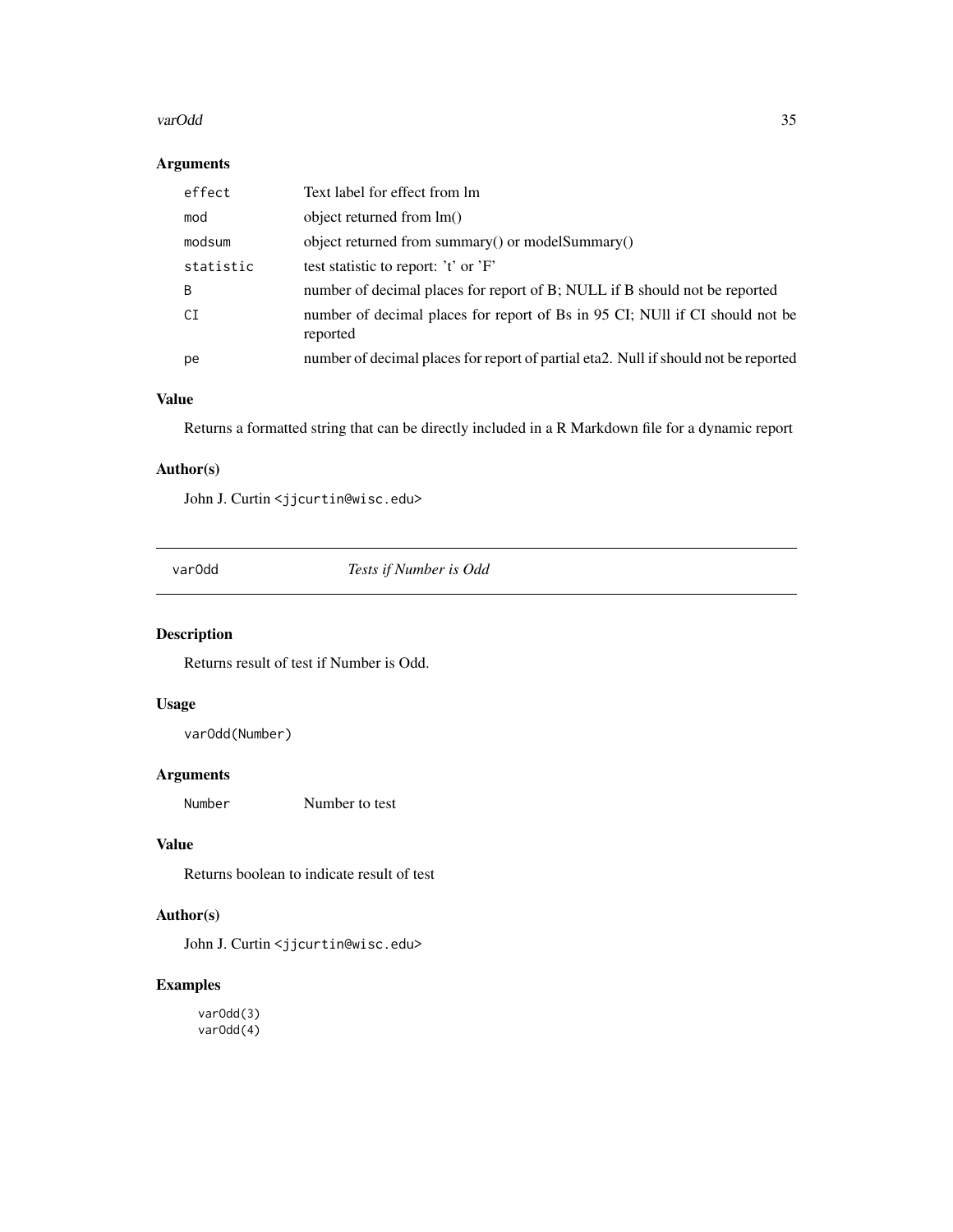<span id="page-35-0"></span>

Returns a subset of digits from a Number.

### Usage

varParse(Number, UpperDigit=1, LowerDigit=1)

#### Arguments

| Number     | Number to parse                                       |
|------------|-------------------------------------------------------|
| UpperDigit | Location in base ten of upper end of digits to return |
| LowerDigit | Location in base ten of lower end of digits to return |

### Value

Returns a subset of the digits in Number

#### Author(s)

John J. Curtin <jjcurtin@wisc.edu>

### Examples

```
varParse(1234,100,10)
varParse(1234,1,1)
varParse(1234,1000,1000)
```
<span id="page-35-1"></span>varPlot *Creates histogram, optional rug/strip and density plots, and generates univariate descriptive statistics*

### Description

Represents important aspects of a variable/vector both visually (histogram, rug or strip, and density plots) and with descriptive statistics of varying detail

### Usage

```
varPlot(TheVar, VarName = '', IDs = NULL, AddPoints = 'Strip',
       AddDensity = TRUE, Detail = 2)
```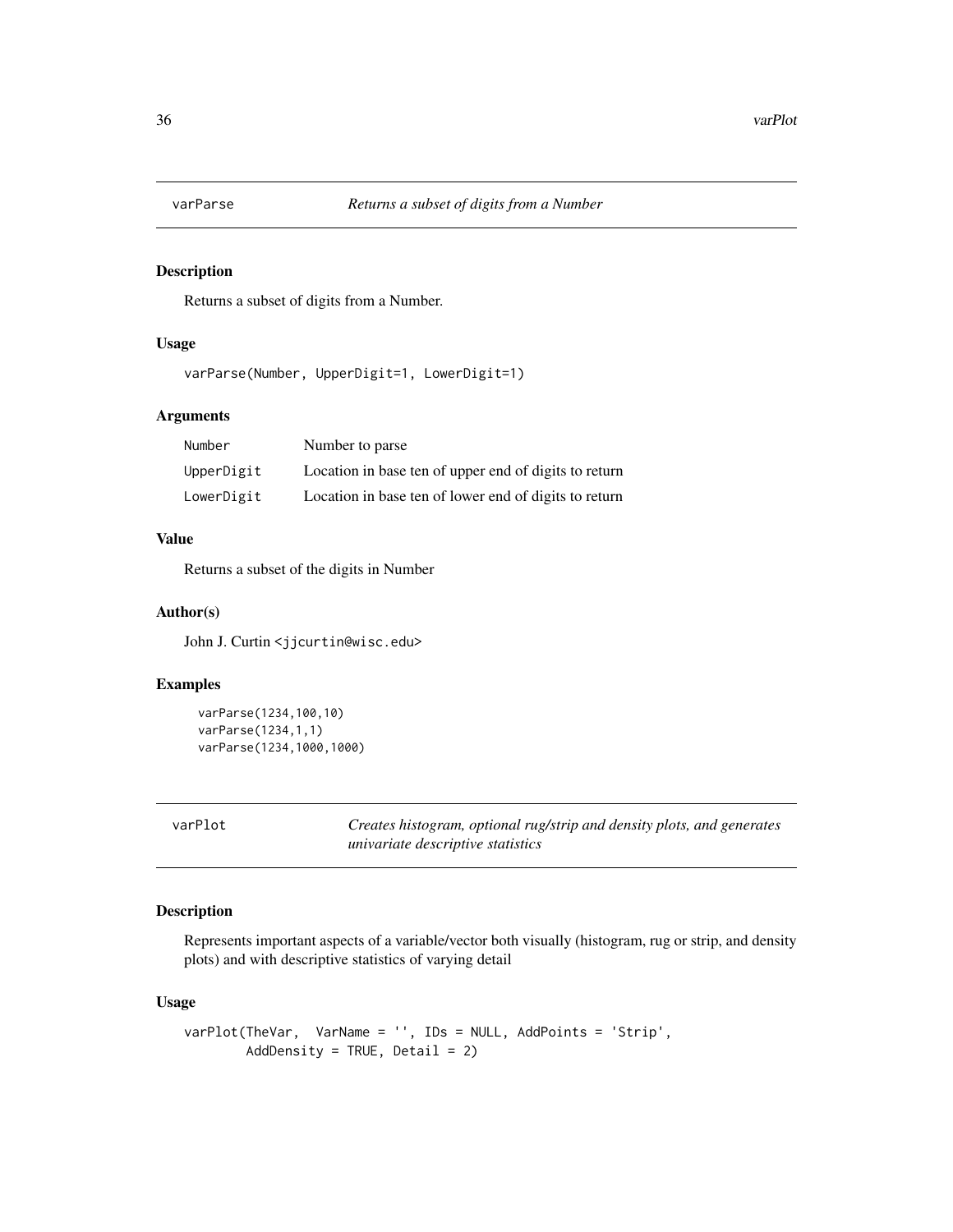#### <span id="page-36-0"></span>varRecode 37

### Arguments

| TheVar     | A variable/vector to visualize                                                                         |
|------------|--------------------------------------------------------------------------------------------------------|
| VarName    | The variable name of TheVar as string. Default $=$ "                                                   |
| IDs        | Rownames for interactive identification of data points, Default is NULL with no<br>identification done |
| AddPoints  | Strip (default), Rug, or None                                                                          |
| AddDensity | TRUE (default) or FALSE to include density plot                                                        |
| Detail     | 1-3 of increasing detail for descriptives using varDescribe()                                          |

#### Value

Prints descriptive statistics table and creates graphic as side effect. Returns list with Indices, Rownames, and Values if identify is not NULL

### Author(s)

John J. Curtin <jjcurtin@wisc.edu>

### See Also

hist(), rug(), varStripPlot(), density(), varDescribe(), describe(), identify()

#### Examples

```
varPlot(Prestige$income, 'Income') #default use strip
varPlot(Prestige$income, AddPoints='RUG')
varPlot(Prestige$income, IDs=rownames(Prestige))
```
varRecode *Recode levels of variable*

#### Description

Recodes levels of variable from old values to new values. Levels in Old are recoded to levels in New by matching position in these two vectors.

#### Usage

varRecode(Var, Old, New)

### Arguments

| Var | A variable to recode.              |
|-----|------------------------------------|
| 01d | Vector with original levels of Var |
| New | vector with new levels             |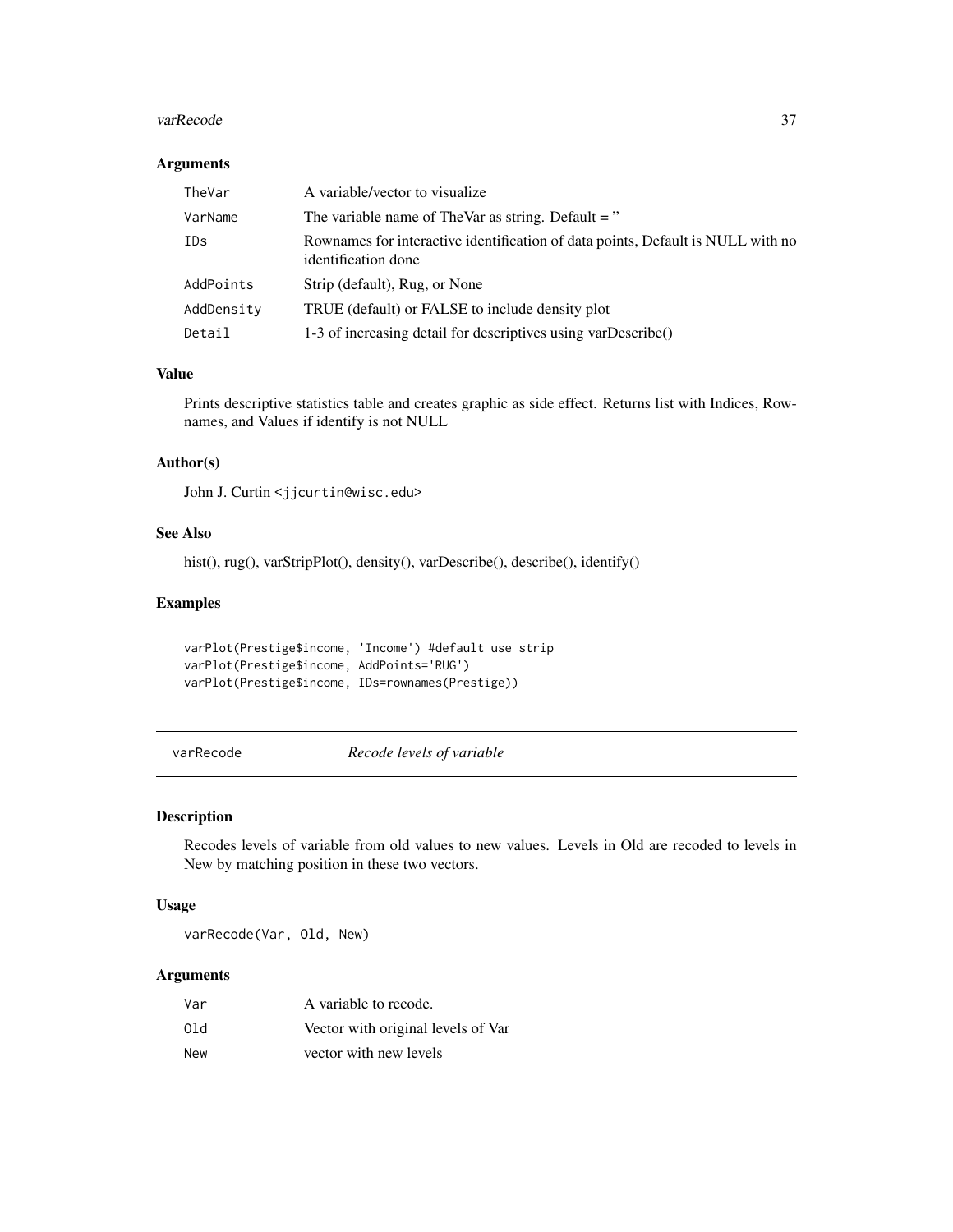### Value

Returns variable with new levels

### Author(s)

John J. Curtin <jjcurtin@wisc.edu>

#### See Also

recode

### Examples

```
##d$rIV1 = varRecode(d$IV1, c(-1,1), c(-.5, .5))
##d$rIV2 = varRecode(d$IV2, c(1,2,3), c(-.667, .333, .333))
##d$rIV3 = varRecode(d$IV3, c('A', 'B'), c('C', 'D'))
```
<span id="page-37-1"></span>

| varRegressors | Adds actual numeric regressors for factor to dataframe as new vari- |
|---------------|---------------------------------------------------------------------|
|               | ables                                                               |

#### Description

Adds new variables/columns in dataframe to represent numeric regressors for a factor. Factors are coded using their currently defined contrast codes. This function is useful for control of a factor covariate when graphing and ignoring this factor and/or other lower-level control variables. For this purpose, POC coding will typically be set for factor prior to using lm.codeRegressor

#### Usage

varRegressors(Data, VarName, RegressorNames = NULL)

### Arguments

| Data    | The dataframe to add regressors                         |
|---------|---------------------------------------------------------|
| VarName | Character string name of variable to code regressor for |
|         | RegressorNames Optional variable names for regressors.  |

#### Value

Returns original data frame (Data) with addition of new regressors.

#### Author(s)

John J. Curtin <jjcurtin@wisc.edu>

<span id="page-37-0"></span>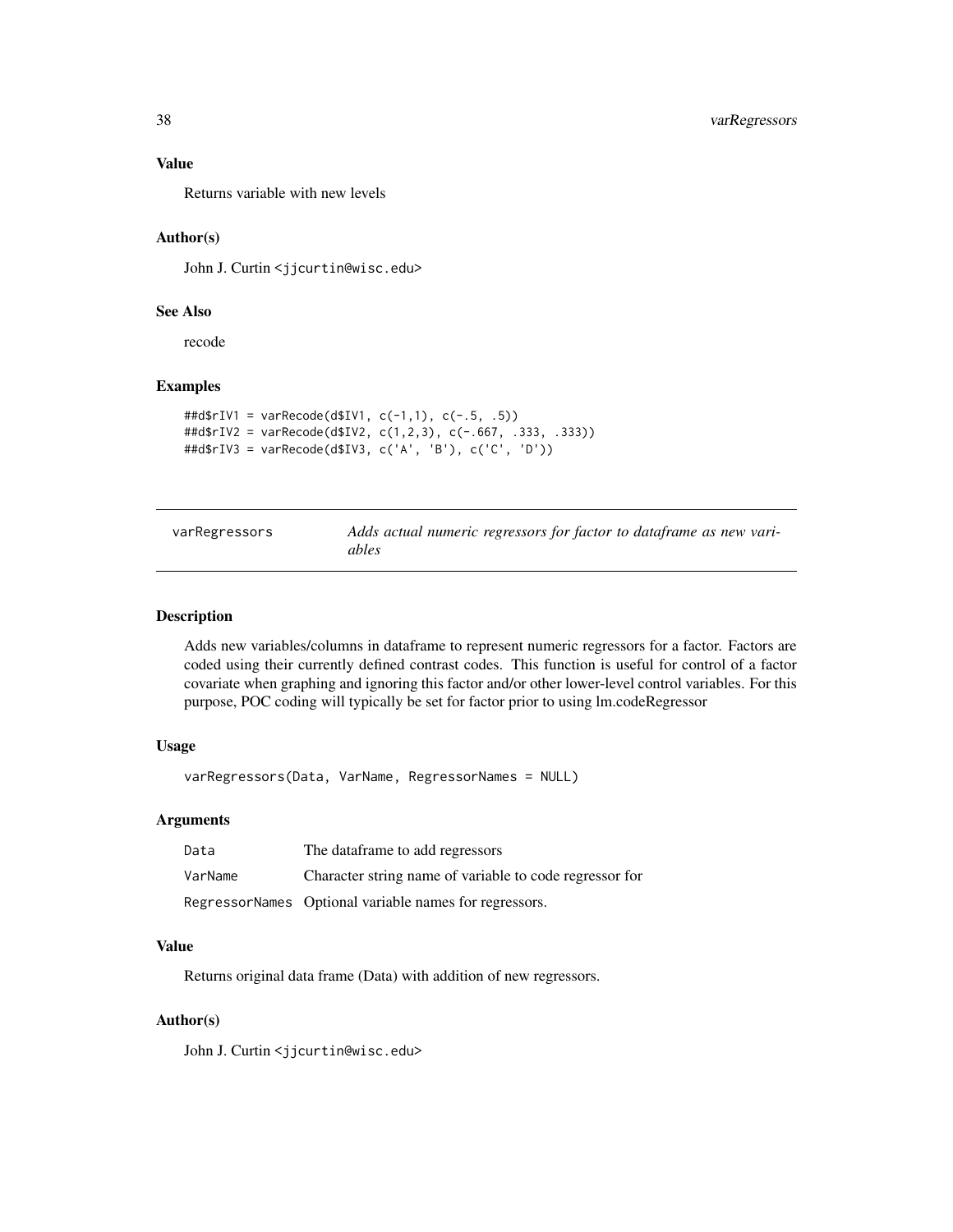#### <span id="page-38-0"></span>varRename 39

### Examples

```
d = Ornstein
contrasts(d$nation) = varContrasts(d$nation, Type='POC',
   POCList = list(c(3,-1,-1, -1),c(0,2,-1, -1), c(0,0,1,-1)))
d = varRegressors(d,'nation')
```
<span id="page-38-1"></span>varRename *Rename Variable in Dataframe*

### Description

Renames a variable in specified dataframe.

### Usage

varRename(Data, From, To)

### Arguments

| Data | a dataframe object                                   |
|------|------------------------------------------------------|
| From | vector of original name(s) of variable(s) as strings |
| Tο   | vector of new name(s) of variable(s) as strings      |

### Value

Returns dataframe with new variable names for specified variable(s)

### Author(s)

John J. Curtin <jjcurtin@wisc.edu>

```
d = data. frame(x=1:10, y=11:20)names(d)
d = varRename(d, c('x', 'y'), c('x1', 'y1'))
names(d)
```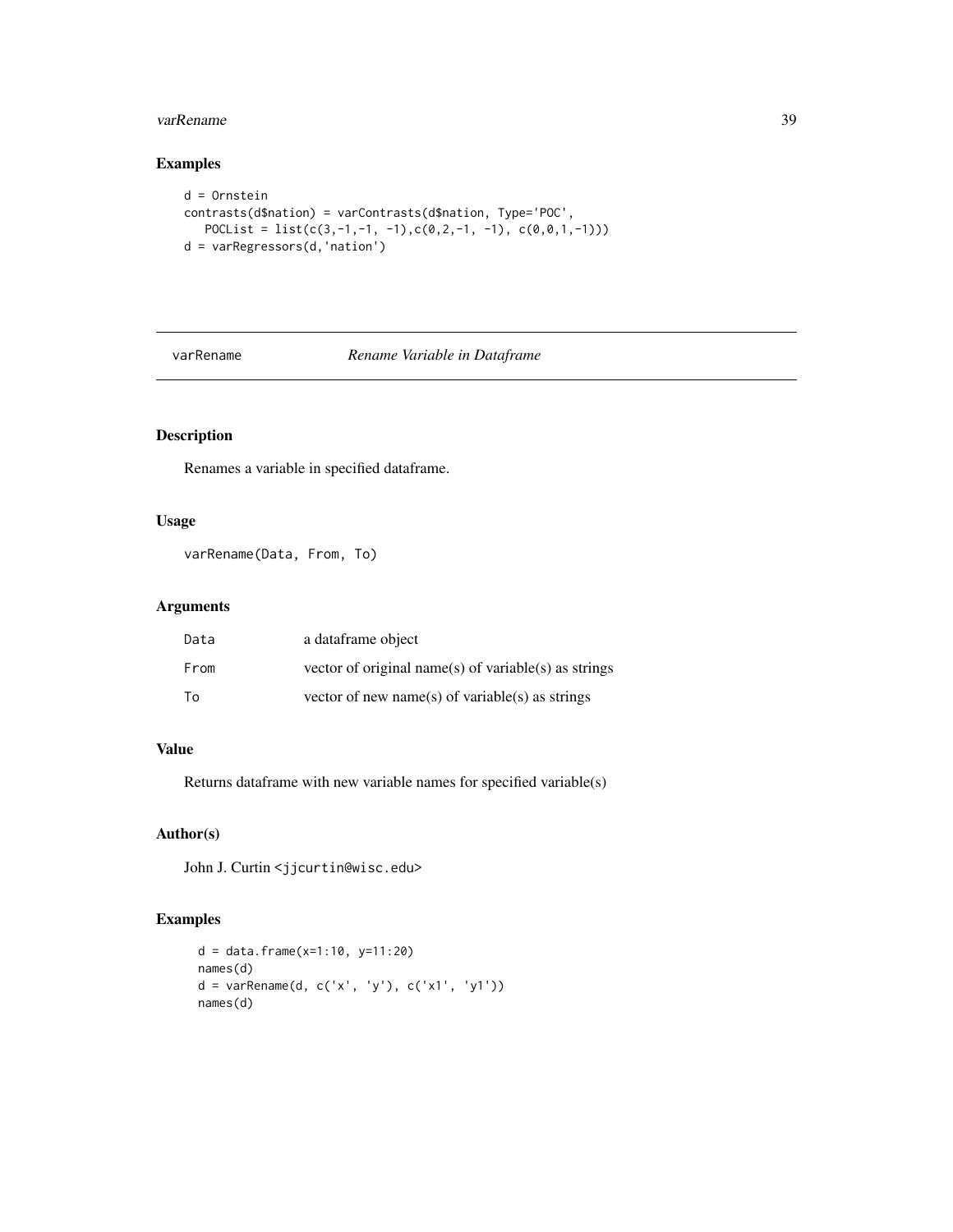<span id="page-39-0"></span>

Reverse scores an item that was ordinal/interval scored or boolean.

### Usage

```
varReverse(Var, LowAnchor, HighAnchor)
```
#### Arguments

| Var        | A variable to reverse score.      |
|------------|-----------------------------------|
| LowAnchor  | Absolute low value for variable   |
| HighAnchor | Absoluate high value for variable |

#### Value

Returns variable new (reversed) scores

#### Author(s)

John J. Curtin <jjcurtin@wisc.edu>

#### See Also

recode

### Examples

##d\$Item5r = varReverse(d\$Item5, 1, 5)

varScore *Creates a total score from a sum of items*

### Description

Creates a total score from a sum of items in a data frame. Can do range checking for items, reverse scoring of items, and prorating for missing data.

#### Usage

```
varScore(Data, Forward, Reverse=NULL, Range = NULL, Prorate = TRUE, MaxMiss = .20)
```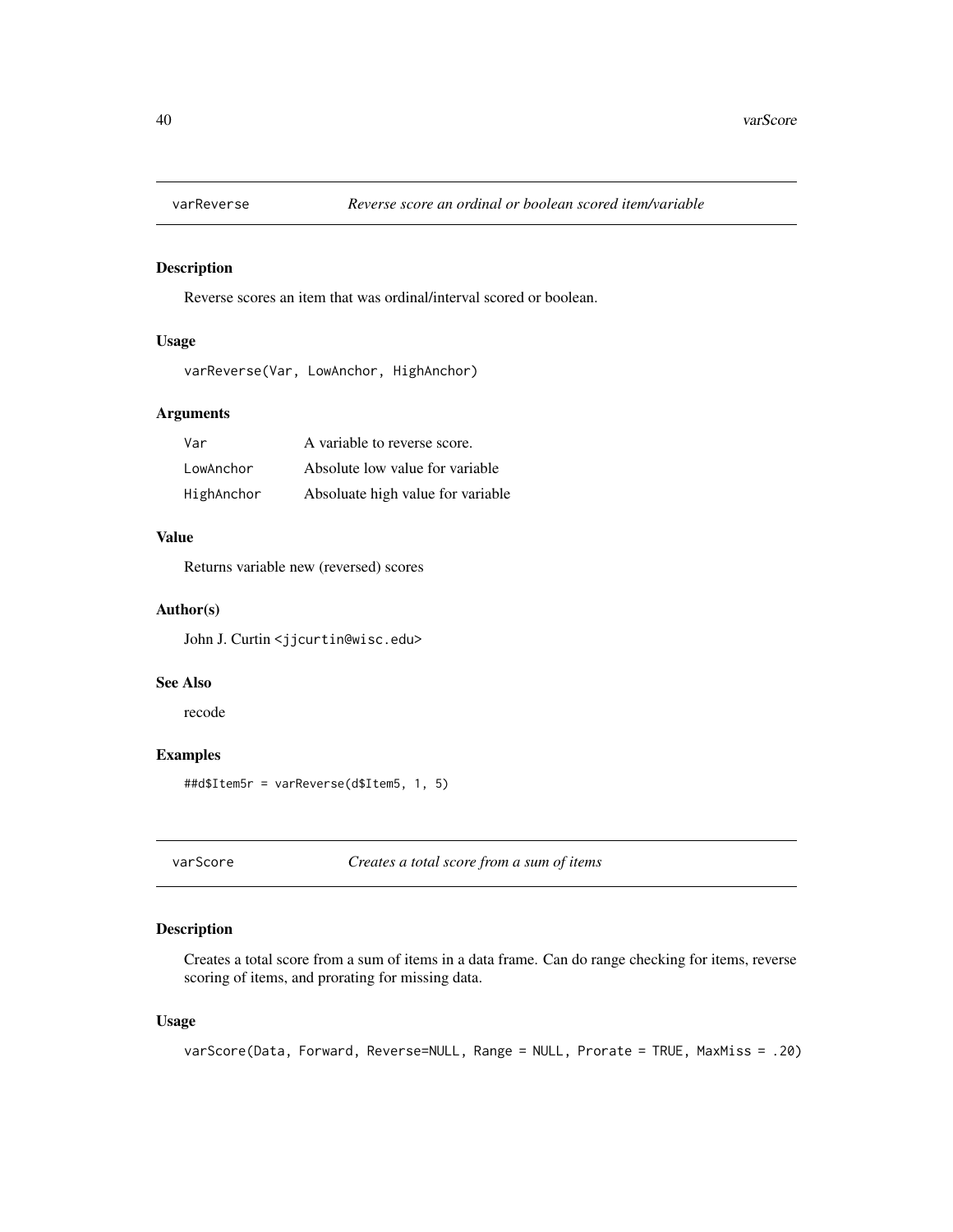#### varScore **41**

### Arguments

| Data    | a data frame that contains item scores among other variables                                                                                                                                                                                                                                                             |
|---------|--------------------------------------------------------------------------------------------------------------------------------------------------------------------------------------------------------------------------------------------------------------------------------------------------------------------------|
| Forward | a vector of variable names to indicate the items that should be summed as is (in<br>contrast to reverse scored). All items should be listed in EITHER Forward or<br>Reverse argument                                                                                                                                     |
| Reverse | a vector of variable names to indicate the items that should be summed after<br>reverse scoring the items. Range arugment (see below) must also be specified<br>to reverse score items. Default is NULL which indicates no items are reverse<br>scored. All items should be listed in EITHER Forward or Reverse argument |
| Range   | A numeric vector with two values for low and high anchor values for items.<br>Must be specified if any items will be reverse scored. Used also to do range<br>checking for all items. Default is NULL which indicates no range checking and<br>no reverse scored items                                                   |
| Prorate | A boolean to indicate if total score should be prorated for missing data. Default<br>is TRUE.                                                                                                                                                                                                                            |
| MaxMiss | Maximum acceptable percentage of missing data before total score will be set<br>to missing. Implemented regardless if Prorate is TRUE or FALSE. However, if<br>Prorate is false, should probably be set to 0                                                                                                             |

### Details

This is a flexible routine to score measures that consist of sums of items.

### Value

Returns vector of total scores for each participant

### Author(s)

John J. Curtin <jjcurtin@wisc.edu>

```
##Same code not executable with sample dataframe
##varScore(d, c('I1', 'I3', 'I4'), Reverse= c('I2', 'I5'),
## Range = c(1,5), Prorate=TRUE, MaxMiss = .25)
```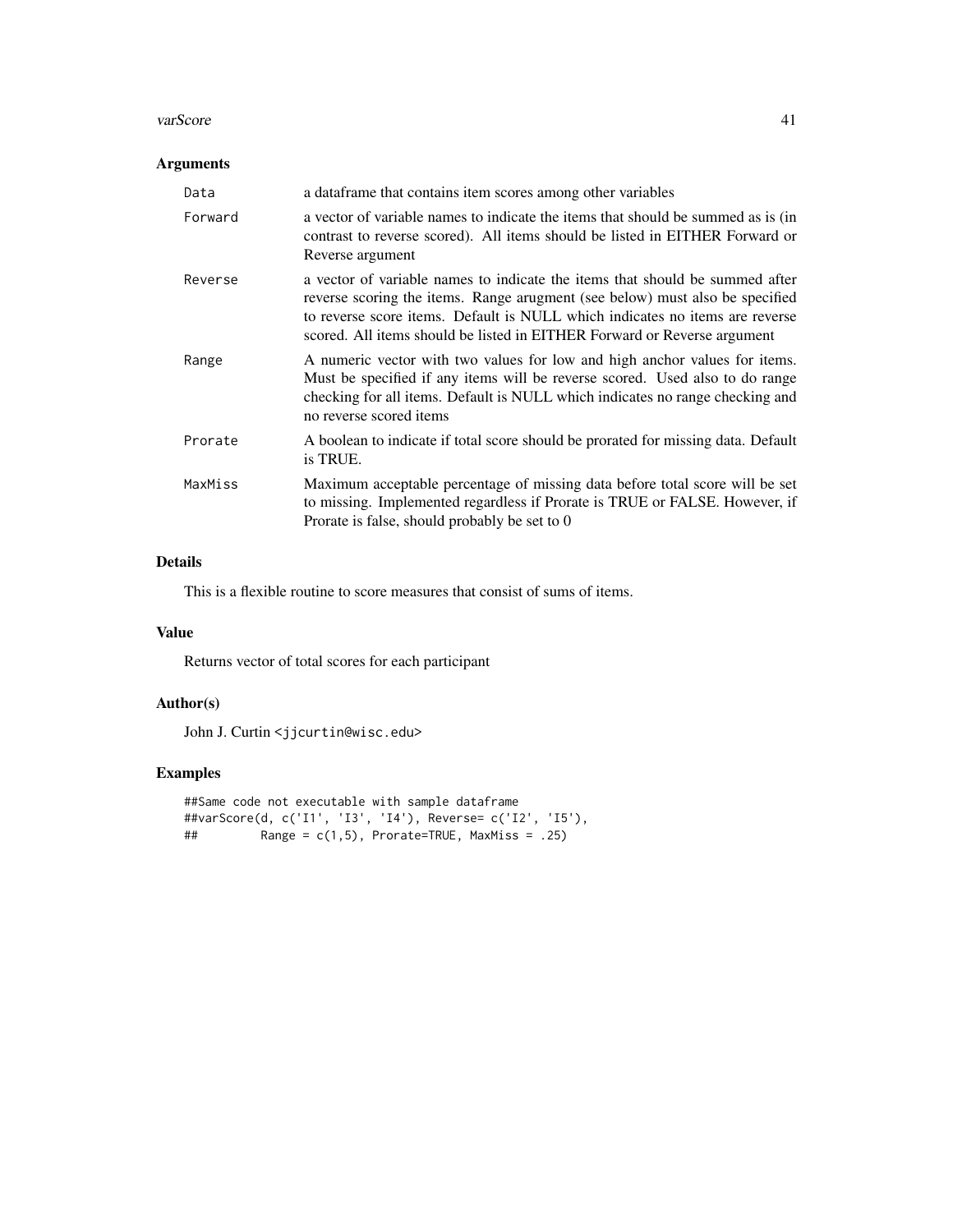# <span id="page-41-0"></span>**Index**

∗Topic descriptives varPlot, [36](#page-35-0) ∗Topic graphic figAxis , [7](#page-6-0) figBarPlot, [8](#page-7-0) figConfidenceBand , [9](#page-8-0) figErrBars , [10](#page-9-0) figLabDefaults , [11](#page-10-0) figLayout , [11](#page-10-0) figLegend , [12](#page-11-0) figLines , [14](#page-13-0) figNewDevice , [15](#page-14-0) figPlotRegion , [16](#page-15-0) figPoints , [17](#page-16-0) figSetDefaults , [18](#page-17-0) figStripChart , [19](#page-18-0) figText , [19](#page-18-0) ∗Topic manip dfMerge , [2](#page-1-0) dfReadDat , [4](#page-3-0) dfRemoveCases , [5](#page-4-0) dfRownames, [5](#page-4-0) dfWriteDat , [6](#page-5-0) modelErrors, [27](#page-26-0) modelPower , [27](#page-26-0) modelR2, [29](#page-28-0) varContrasts , [32](#page-31-0) varDescribe , [33](#page-32-0) varOdd , [35](#page-34-0) varParse, [36](#page-35-0) varRecode , [37](#page-36-0) varRename , [39](#page-38-0) varReverse , [40](#page-39-0) varScore, [40](#page-39-0) ∗Topic regression modelAssumptions , [21](#page-20-0) modelBoxCox , [22](#page-21-0) modelCaseAnalysis , [23](#page-22-0) modelCompare, [24](#page-23-0)

modelCorrectSE, [25](#page-24-0) modelEffectSizes , [26](#page-25-0) modelPredictions , [28](#page-27-0) modelSummary , [31](#page-30-0) varContrasts, [32](#page-31-0) varRegressors, [38](#page-37-0) ∗Topic summary varDescribeBy , [34](#page-33-0) contrasts , *[32](#page-31-0)* dfMerge , [2](#page-1-0) , *[21](#page-20-0)* dfReadDat , [4](#page-3-0) , *[21](#page-20-0)* dfRemoveCases , [5](#page-4-0) , *[21](#page-20-0)* dfRownames , [5](#page-4-0) , *[21](#page-20-0)* dfWriteDat , [6](#page-5-0) , *[21](#page-20-0)* figAxis , [7](#page-6-0) figBarPlot, [8](#page-7-0) figConfidenceBand , [9](#page-8-0) figErrBars , [10](#page-9-0) figLabDefaults , [11](#page-10-0) figLayout , [11](#page-10-0) figLegend , [12](#page-11-0) figLines , [14](#page-13-0) figNewDevice, [15](#page-14-0) figPlotRegion , [16](#page-15-0) figPoints , [17](#page-16-0) figSetDefaults , [18](#page-17-0) figStripChart , [19](#page-18-0) , *[21](#page-20-0)* figText, [19](#page-18-0) lm.boxCox *(*lmSupport-deprecated *)* , [20](#page-19-0) lm.codeRegressors *(*lmSupport-deprecated *)* , [20](#page-19-0) lm.correctSE *(*lmSupport-deprecated *)* , [20](#page-19-0) lm.deltaR2 *(*lmSupport-deprecated *)* , [20](#page-19-0) lm.describeData *(*lmSupport-deprecated *)* , [20](#page-19-0) lm.describeGroups *(*lmSupport-deprecated *)* , [20](#page-19-0)